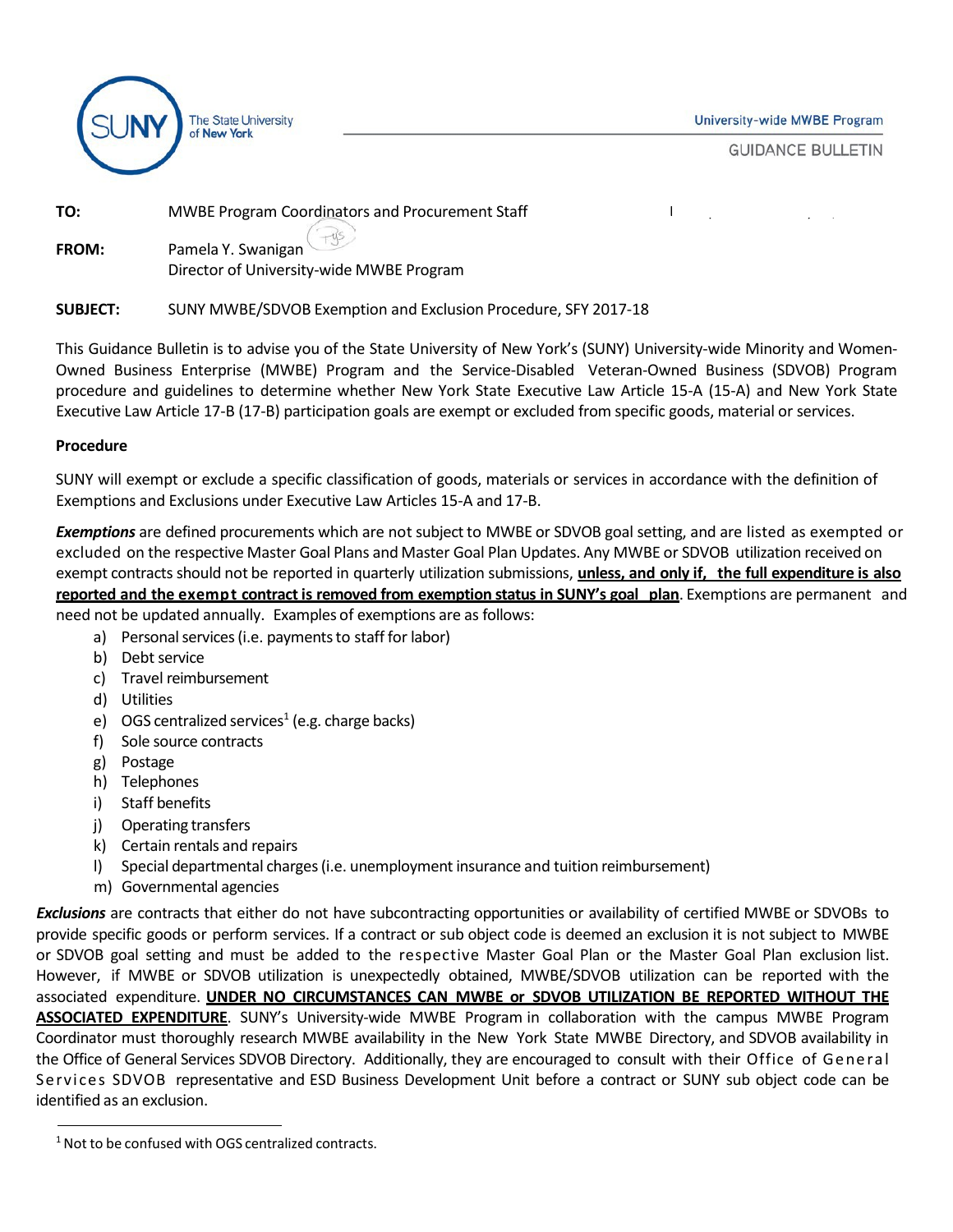**In-year Exclusions** are contracts that were not reported as exclusions in the respective Master Goal Plan or Master Goal Plan Update, and present no subcontracting opportunities or there is currently no availability of certified MWBEs or SDVOBsto perform or provide specific goods or services. If a contract is deemed an in-year exclusion it must be reported to the Division/OGS and it must be added to a revised Master Goal Plan or Master Goal Plan Update. In-year exclusions are only submitted on a contract-by-contract basis, groups or classes of contracts deemed exclusions must be reflected on a Master Goal Plan or a Master Goal Plan Update.

Classifications of items, as provided in Attachment A, have been identified by SUNY and submitted to ESD Division of Minority and Women's Business Division (DMWBD) for approval in the SFY 2017-18 Master Goal Plan. The selection on this itemized list by SUNY is based on a search of the ESD and the OGS certification database, as of December 30, 2016. SUNY must receive annual approval of its itemized exclusion and exemption list from DMWBD. OGS' SDVOB program accepts the exclusion and exemption list as approved by ESD.

## **Exemptions and Exclusions vs. Waivers**

Application of the exemption and exclusions evaluation occur during the pre-solicitation phase and is simply a part of *the goal setting process,* prior to the creation of the RFP. If the procurement falls under the pre-determined sub object codes listed in Attachment A, the pre-RFP waiver is not required and MWBE or SDVOB goals do not apply. ESD has approved the removal of goals from these procurement through the evaluation of SUNY's Master Goal Plan.

*Waivers occur "post-award"* and result in a reduction or elimination of the MWBE goals that were established and agreed upon, by the contractor, when the contract was awarded. The waiver request requirements are outlined in 5 NYCRR Part §142.7 and Waiver Guidance Bulletin, Volume 8 April 1, 2017.

## **Exemption and Exclusion Captured in PRISM**

Exemptions and exclusions approved by ESD are hard coded into PRISM, SUNY's web based MWBE contract management system. The hard coded list is reviewed annually. All payments and transactions which meet the exemption and exclusion rule are excluded from the expenditure base, unless the payment is made to an MWBE or SDVOB.

PRISM captures campus exemption and exclusion in a custom report and displays the Excluded Prime Payments, with associated custom data, for all SUNY campuses in an Excel format.

Campuses are able to access their list of exemptions and exclusions by downloading the Exemption and Exclusion Custom Report in PRISM. These data can be exported to an Excel spreadsheet for review and data cleansing should the need arise. Instructions to download this custom report can be obtain by contacting your campus MWBE Program Coordinator or send an e-mail to [MWBEProgram@suny.edu.](mailto:MWBEProgram@suny.edu)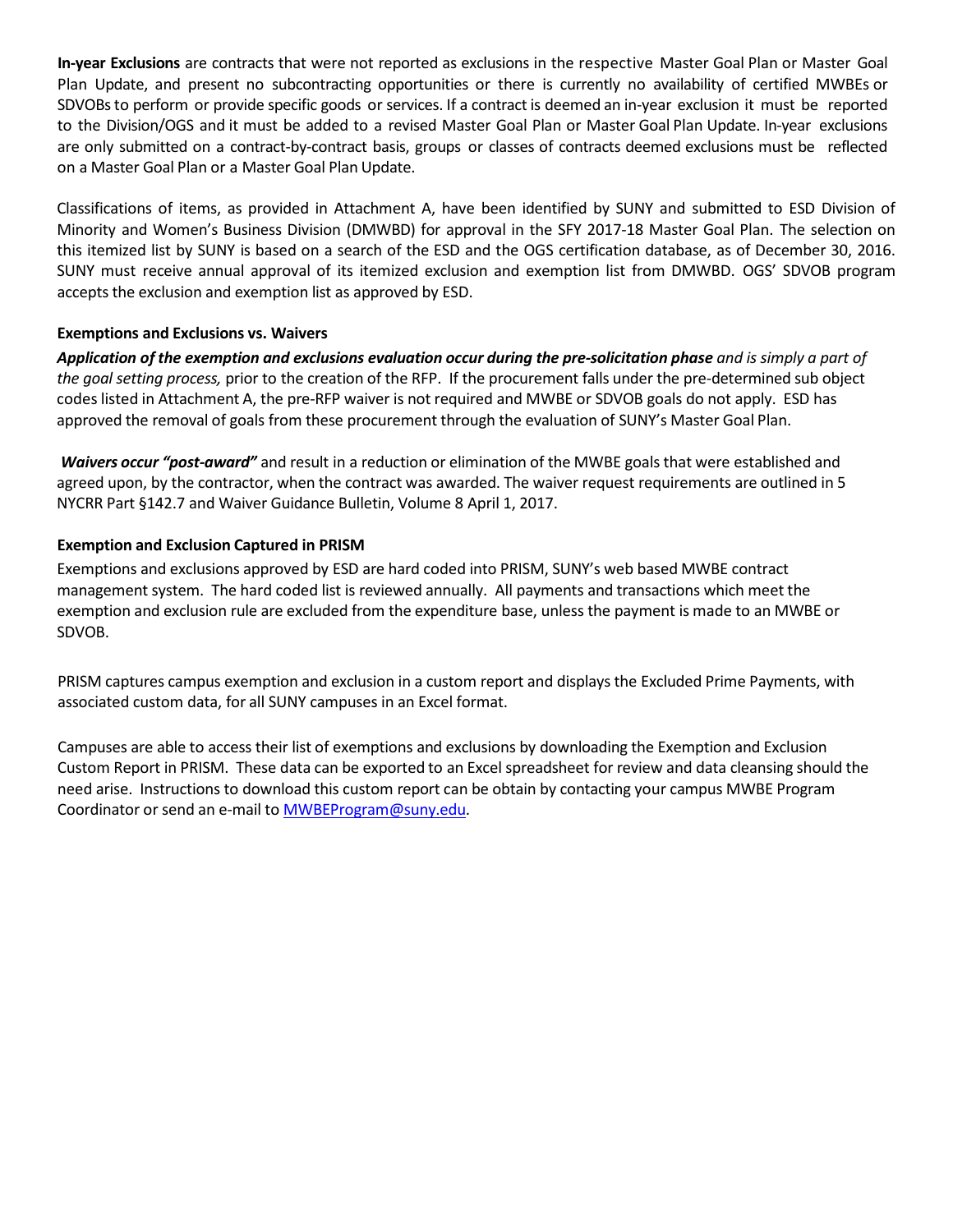| <b>Sub Object Code</b> | <b>SUNY's Exemptions - Attachment A</b><br><b>Personal Services</b> |
|------------------------|---------------------------------------------------------------------|
| 505000                 | <b>SUPPORTING ACADEMIC</b>                                          |
| 506000                 | PROFESSIONAL-OTHER                                                  |
| 506100                 | PROFESSIONAL-SUMMER                                                 |
| 507990                 | <b>INTERDEPARTMENTAL TRANSFERS</b>                                  |
| 510300                 | <b>BONUS-LOCATION PAY</b>                                           |
| 517000                 | <b>CLASSIFIED-CLERICAL</b>                                          |
| 517480                 | <b>CLASSIFIED-OVERTIME</b>                                          |
| 517500                 | <b>CLASSIFIED-SUMMER</b>                                            |
| 518900                 | <b>EXTRA SERVICE</b>                                                |
| 518910                 | <b>EXTRA SERVICE-SUMMER</b>                                         |
| 519000                 | <b>OTHER</b>                                                        |
| 519010                 | <b>ACTING STIPEND</b>                                               |
| 519020                 | <b>ALSO RECEIVES</b>                                                |
| 519030                 | <b>Faculty Senate Stipends</b>                                      |
| 519040                 | <b>OTHER-IFR</b>                                                    |
| 519050                 | <b>GEOGRAPHIC</b>                                                   |
| 519060                 | <b>OTHER-GRADUATE STUDENTS</b>                                      |
| 519080                 | <b>INCONVENIENCE PAY</b>                                            |
| 519090                 | <b>INTERN IN RESIDENCE</b>                                          |
| 519100                 | INTERMITTENT INCONVENIENCE                                          |
| 519110                 | <b>LOCATION</b>                                                     |
| 519120                 | <b>LOST TIME AMOUNT</b>                                             |
| 519130                 | <b>BALANCE OF CONTRACT</b>                                          |
| 519160                 | PERFORMANCE AWARDS/BONUSES                                          |
| 519170                 | <b>OTHER-GRADUATE STUDENTS-IFR</b>                                  |
| 519180                 | <b>VACATION PAYOFF</b>                                              |
| 519190                 | <b>VOLUNTARY REDUCTION PAYOFF</b>                                   |
| 519210                 | PRE SHIFT BRIEFING                                                  |
| 519220                 | Shift Pay - Reg Employee-Additional Comp                            |
| 519230                 | <b>STANDBY PAY</b>                                                  |
| 519240                 | OTHER-SUMMER                                                        |
| 519260                 | <b>OVERTIME-SUMMER</b>                                              |
| 519270                 | <b>BONUS LUMP SUM PAYMENT/ADJUST</b>                                |
| 519280                 | LONGEVITY LUMP SUM                                                  |
| 519360                 | EXTRA TIME-PART TIME EMP                                            |
| 519470                 | <b>HOLIDAY PAY</b>                                                  |
| 519480                 | Overtime - Regular Employee-Overtime                                |
| 519490                 | <b>ADJUNCT</b>                                                      |
| 519770                 | HAZARDOUS DUTY-OVERTIME                                             |
| 519780                 | <b>HAZARDOUS DUTY</b>                                               |
| 519810                 | <b>RECALL PAY</b>                                                   |
| 519820                 | <b>SPECIAL AWARD</b>                                                |
| 519850                 | <b>OVERTIME MEALS</b>                                               |
| 519910                 | <b>LUMP SUM PAYMENT</b>                                             |
| 519920                 | <b>JURY DUTY</b>                                                    |
| 519960                 | <b>UNIFORM ALLOWANCE</b>                                            |
| 519990                 | OTHER-EXEMPT FRINGE BENEFITS                                        |
| 520100                 | <b>MANAGEMENT CONFIDENTIAL</b>                                      |
| 520270                 | <b>BONUS LUMP SUM PAYMENT/ADJUST</b>                                |
| 520280                 | <b>LONGEVITY LUMP SUM</b>                                           |
| 520300                 | <b>BONUS-LOCATION PAY</b>                                           |
| 520310                 | PROFESSIONAL-OTHER                                                  |
| 520350                 | PROFESSIONAL-SUMMER                                                 |
| 520360                 | <b>EXTRA TIME-PART TIME EMP</b>                                     |
| 520460                 | <b>OTHER-GRADUATE STIPEND</b>                                       |
| 520510                 | <b>ACTING STIPEND</b>                                               |
| 520520                 | <b>ALSO RECEIVES</b>                                                |
| 520530                 | <b>CHAIR STIPEND</b>                                                |
| 520550                 | GEOGRAPHIC - Temp Employee-Additional Comp                          |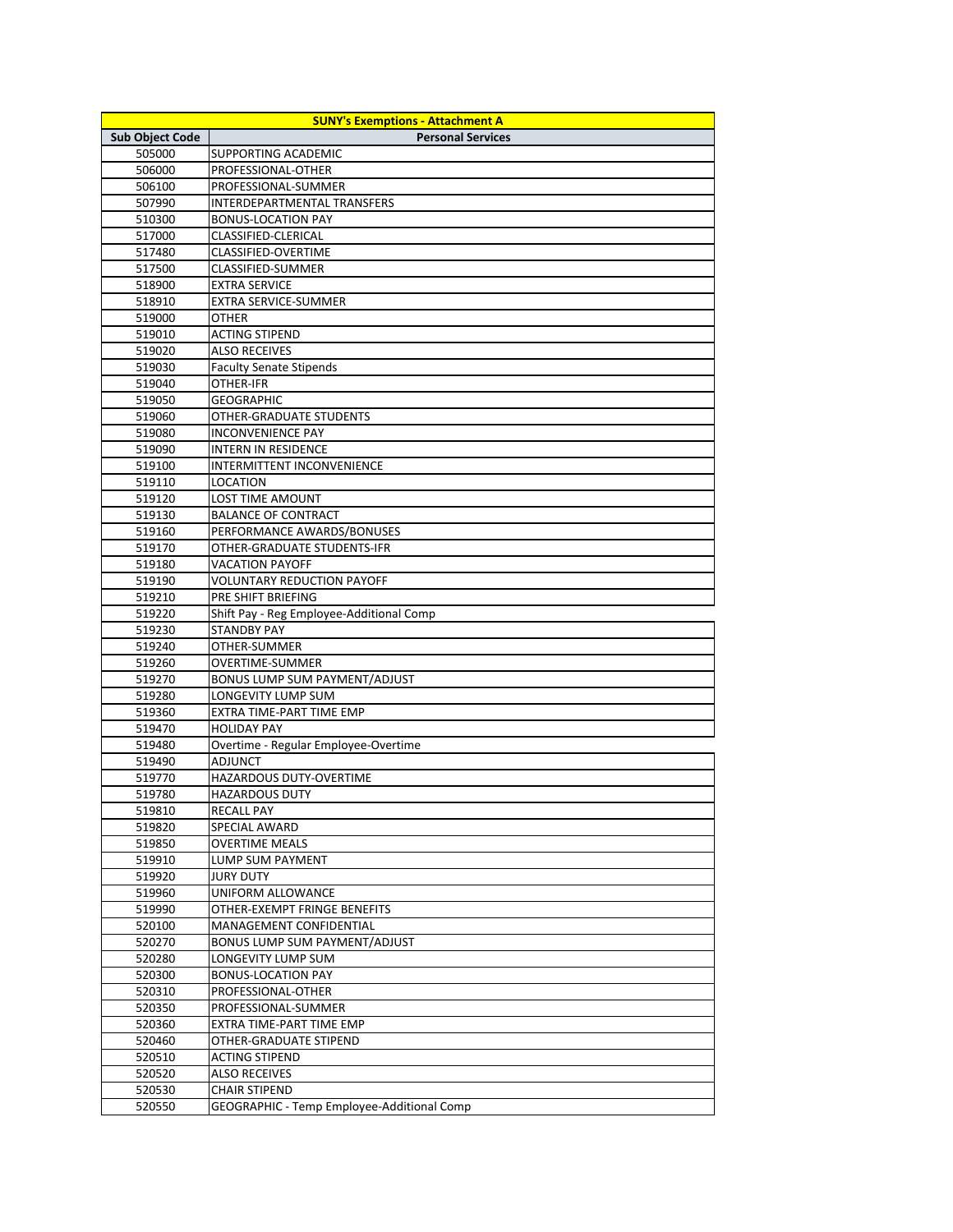| 520580 | <b>INCONVENIENCE</b>                            |
|--------|-------------------------------------------------|
| 520590 | <b>INTERN IN RESIDENCE</b>                      |
| 520600 | <b>INTERMITTENT INCONVENIENCE</b>               |
| 520610 | <b>LOCATION</b>                                 |
| 520620 | <b>LOST TIME AMOUNT</b>                         |
| 520630 | <b>BALANCE OF CONTRACT</b>                      |
| 520660 | PERFORMANCE AWARDS/BONUSES                      |
| 520680 | <b>VACATION PAYOFF</b>                          |
| 520690 | <b>VOLUNTARY REDUCTION PAYOFF</b>               |
| 520700 | <b>OUT OF TITLE OVERTIME</b>                    |
| 520710 | PRE SHIFT BRIEFING                              |
| 520720 | <b>SHIFT</b>                                    |
| 520730 | <b>STANDBY PAY</b>                              |
| 520740 | OTHER-SUMMER & WINTER                           |
| 520760 | PART-TIME EMPLOYEE OVERTIME                     |
| 520770 | <b>HAZARDOUS DUTY - OVERTIME TEMP EMPLOYEES</b> |
| 520780 | <b>HAZARDOUS DUTY - TEMP EMPLOYEE BASE</b>      |
| 520810 | RECALL PAY - TEMP EMPLOYEE OVERTIME             |
| 520820 | <b>SPECIAL AWARD</b>                            |
| 520900 | OTHER - TEMP EMPLOYEE BASE SALARY               |
| 520910 | <b>LUMP SUM PAYMENT</b>                         |
| 520970 | <b>HOLIDAY PAY -TEMP EMPLOYEE</b>               |
| 520980 | <b>OVERTIME - TEMP EMPLOYEE</b>                 |
| 520990 | <b>EXTRA SERVICE</b>                            |
| 521000 | SUPPORTING ACADEMIC - TEMP EMPLOYEE             |
| 521830 | <b>TEACH ASST NON-INSTRUCTIONAL</b>             |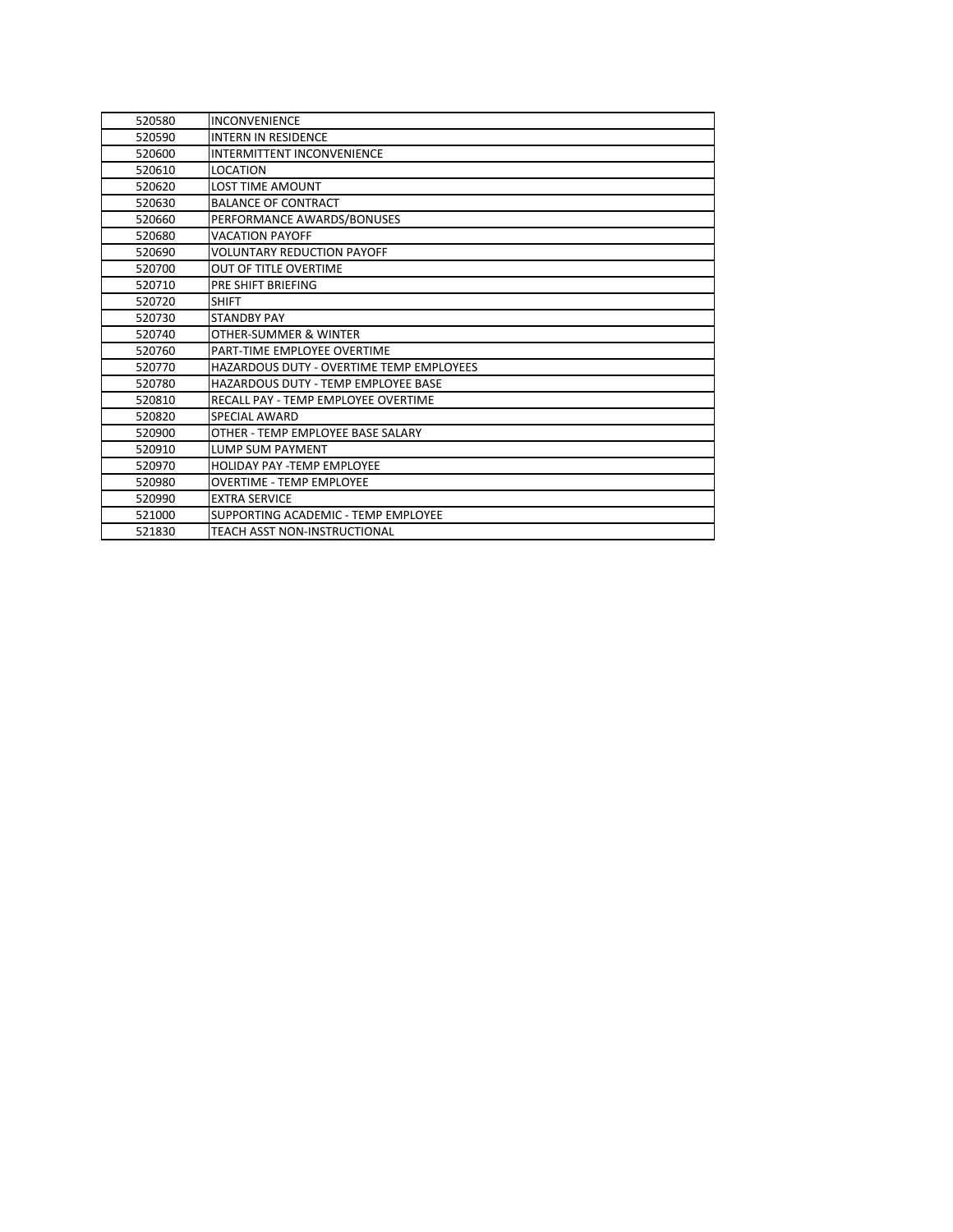| 522100                           | <b>CLASSIFIED-CLERICAL</b>                                                             |
|----------------------------------|----------------------------------------------------------------------------------------|
|                                  | <b>CLASSIFIED-UNDERGRADUATE STUDENT</b>                                                |
| 522980                           | <b>CLASSIFIED-GRADUATE STUDENTS</b>                                                    |
| 523990                           | SFE Union Payroll - Campus locations: Albany, Buffalo Ctr., Stony Brook and Utica/Rome |
| 524000                           | <b>ADJUNT - TEMP EMPLOYEE BASE</b>                                                     |
| 524270                           | INSTRUCTIONAL - TEMP EMPLOYEE BASE                                                     |
| 524280                           | <b>ACCESSORY INSTRUCTION</b>                                                           |
| 524830                           | <b>TEACHING ASSISTANT</b>                                                              |
| 524840                           | <b>JURY DUTY</b>                                                                       |
| 524970                           | <b>ACCESSORY INST-EXTRA SERVICE</b>                                                    |
| 524980                           | <b>INSTRUCTIONAL-EXTRA SERVICE</b>                                                     |
| 524990                           | <b>EXTRA SERVICE</b>                                                                   |
| 525000                           | SABBATICAL                                                                             |
| 526000                           | OTHER-UNDERGRADUATE STUDENTS                                                           |
| 526880                           | <b>STUDENTS - Student Assistant Temp</b>                                               |
| 526890                           | STUDENTS - ADDTL COMP - STUDENT TEMP                                                   |
| 526900                           | OTHER-UNDERGRADUATE OVERTIME                                                           |
| 526910                           | OTHER-GRADUATE OVERTIME                                                                |
| 526920                           | STUDENTS - HOLIDAY PAY STUDENT ASST                                                    |
| 526930                           | <b>STUDENTS</b>                                                                        |
| 526980                           | <b>OTHER-GRADUATE STUDENTS</b>                                                         |
| 526990                           | OTHER-STUDENTS FB EXEMPT                                                               |
| 527500                           | 211/212 RETIREES BASE PAY                                                              |
| 527510                           | 211/212 RETIREES HOLIDAY PAY                                                           |
| 527520                           | 211/212 RETIREES OVERTIME                                                              |
| 527530                           | 211/212 RETIREES UNIFORM ALLOW                                                         |
| 527540                           | 211/212 RETIREES STANDBY PAY                                                           |
| 527550                           | 211/212 RETIREES EXTRA SERVICE                                                         |
| 527560                           | 211/212 RETIREES LUMP SUM PAY                                                          |
| 527570                           | 211/212 RETIREES ADD. COMP                                                             |
| 527580                           | <b>RETIREES SUMMER SESSION</b>                                                         |
| 529960                           | <b>PAYROLL SUSPENSE</b>                                                                |
| 538650                           | Employee Expense - Clothing and Footwear                                               |
| 539120                           | Cornell Petty Cash                                                                     |
| 555810                           | <b>CASH ADVANCE-UTILITIES</b>                                                          |
| 558250                           | <b>OPERATING TRANSFERS - INTRAFUND</b>                                                 |
| 558300                           | Operating Transfers-Interfund (system admin use only)                                  |
|                                  | <b>Community Colleges</b>                                                              |
|                                  |                                                                                        |
| 559020                           |                                                                                        |
|                                  | <b>Travel</b>                                                                          |
| 540020                           | Travel (excludes Travel Agencies) Employee Travel Parking, Tolls, Incidentals          |
| 540030                           | TRAVEL - Employee Travel - Public Transportation                                       |
| 540310                           | TRAVEL - Non-Employee Travel - Board Member                                            |
| 540320                           | TRAVEL - Non-Employee Travel - Consultant                                              |
| 540330                           | TRAVEL- Non-Employee Travel - Speaker                                                  |
| 540340                           | TRAVEL - Non-Employee Travel - Team                                                    |
| 540350                           | TRAVEL - Non-Employee Travel - Other (Unclassified)                                    |
| 540950                           | TRAVEL-DOMESTIC-PROC CARD CHGS                                                         |
| 541500                           | DOMESTIC-RENTAL CARS                                                                   |
| 542000                           | DOMESTIC - Meals - Per- Diem - Employee Travel Per-Diem                                |
| 542010                           | DOMESTIC-MEALS-ACT-NON TAXABLE                                                         |
| <b>Sub Object Code</b><br>542030 | DOMESTIC-MEALS-ACT-TAXABLE                                                             |
| 542040                           | DOMESTIC-LODGING-ACTUAL                                                                |
| 542080                           | FOOD, LODGING AND INCIDENTALS                                                          |
| 542150                           | <b>DOMESTIC-AIR FARE</b>                                                               |
| 542250                           | <b>DOMESTIC-TRAIN FARE</b>                                                             |
| 543000                           | DOMESTIC-PERSONAL CAR MILEAGE                                                          |
| 548990                           | <b>BUSINESS TRAVEL ACCOUNT (BTA)</b>                                                   |
| 549130                           | <b>TRAVEL-CASH ADVANCE</b>                                                             |
| 549200<br><b>Sub Object Code</b> | <b>RELOCATION</b><br><b>Utilities</b>                                                  |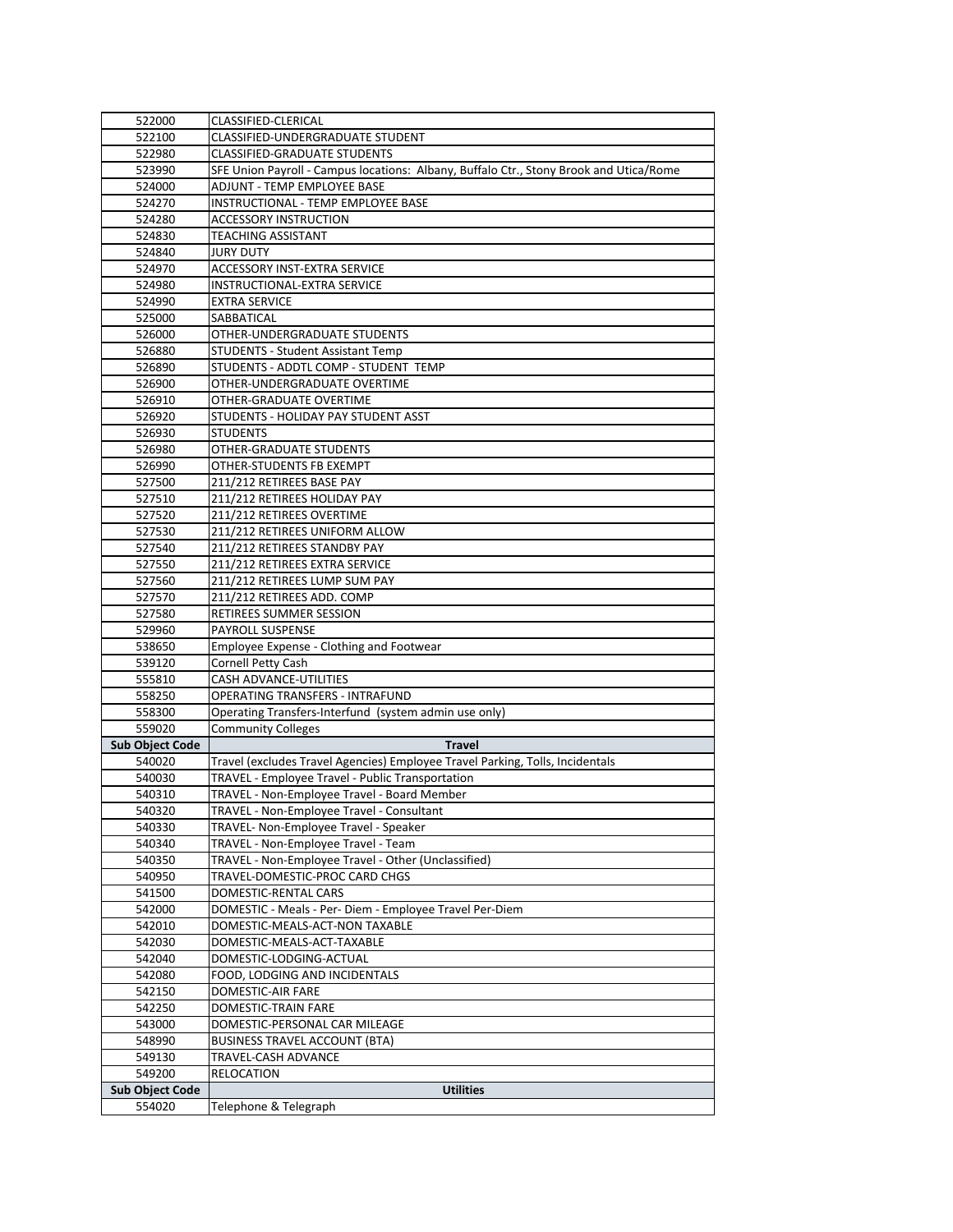| 554250                 | <b>Mobile Telecommunication Services</b>                            |
|------------------------|---------------------------------------------------------------------|
| 554950                 | OFT COMPUTER CENTER SERVICES                                        |
| 554960                 | OGS TELECOMMUNICATIONS                                              |
| 555100                 | <b>Internet/Cablevision Service</b>                                 |
| 555510                 | <b>NATURAL GAS</b>                                                  |
| 555520                 | <b>Utilities - Electricity</b>                                      |
| 555530                 | <b>STEAM</b>                                                        |
| 555540                 | <b>CHILLED WATER</b>                                                |
| 555550                 | <b>WATER</b>                                                        |
| 555560                 | <b>SEWAGE</b>                                                       |
| 555570                 | <b>Electricity Transmission</b>                                     |
| 555580                 | <b>Gas Transmission</b>                                             |
| 555590                 | Methane                                                             |
| 555610                 | H&C Commodity Bio Oil                                               |
| 555620                 | H&C Commodity Bio Oil Blend                                         |
| 554000                 | <b>Public Services</b>                                              |
| 572150                 | Storage Area Network (SAN) switch                                   |
| 572340                 | Unclassified Personal Communication Devices/Part                    |
| 572350                 | <b>Public Safety Radios</b>                                         |
| 572360                 | <b>IP Phones</b>                                                    |
| 572370                 | Mobile Phones/Cell Phones                                           |
| 572380                 | <b>TELEPHONES</b>                                                   |
| <b>Sub Object Code</b> | <b>Equipment -State Operated</b>                                    |
| 515000                 | Maintenance - Security & Transportation - Regular Employee - Salary |
| 519800                 | Maintenance Pay - Reg Employee-Additional Comp                      |
| 520800                 | Maintenance Pay - Temp Employee-Additional Comp                     |
| 523000                 | Maintenance - Security & Transportation - Temp Employee - Salary    |
| <b>Sub Object Code</b> | Contractual                                                         |
| 552010                 | LEASES-REAL PROP-BASE RENT                                          |
| 552020                 | LEASES-REAL PROP-TAX ESCALAT                                        |
| 552030                 | LEASES-RE PROP-OPER COSTS ESC                                       |
| 552050                 | LEASES-REAL PROPERTY-CONST FIT                                      |
| 552060                 | LEASES-REAL PROPERTY-OTHER                                          |
| 552100                 | <b>OGS SPACE CHARGEBACK</b>                                         |
| 550030                 | Registrations - Conference and Trainings - In State                 |
| 550040                 | Staff Training Fees - Conference and Trainings - Out of State       |
| 550050                 | Subscriptions Services - Reference Book/Magazine/Map                |
| 550060                 | Membership Fees - professional organizations                        |
| 550080                 | <b>FOOD PREPARATION SERVICES</b>                                    |
| 556010                 | Postage                                                             |
| 556410                 | Honorariums                                                         |
| 558010                 | <b>Tuition Waivers</b>                                              |
| <b>Sub Object Code</b> | <b>Personal Services</b>                                            |
| 559070                 | <b>HIGHER ED OPPORTUNITY PROGRAMS</b>                               |
| 559110                 | NON-MMIS ADMIN (MEDICARE ADMIN)                                     |
| 559200                 | Local Assistance Payroll                                            |
| 559490                 | <b>CORNELL COUNTY COOP EXTENSION</b>                                |
| 559990                 | <b>INTEREST EXPENSE</b>                                             |
| 580240                 | <b>ACCIDENTAL DEATH BENEFITS</b>                                    |
| 580300                 | SOCIAL SECURITY & MEDICARE                                          |
| 580410                 | HEALTH INSURANCE-RETIRED EMP                                        |
| 580500                 | <b>UNEMPLOYMENT INSURANCE</b>                                       |
| 580600                 | <b>SURVIVORS BENEFITS</b>                                           |
| 580610                 | <b>WORKERS COMPENSATION INSURANCE</b>                               |
| 580660                 | <b>EMPLOYEE BENEFIT FUND</b>                                        |
| 580700                 | <b>DENTAL INSURANCE</b>                                             |
| 580800                 | STAFF BENEFITS - UNCLASSIFIED                                       |
| 580830                 | <b>DISABILITY INSURANCE</b>                                         |
| 580860                 | <b>TIAA PENSION CONTRIBUTIONS</b>                                   |
| 589880                 | <b>COST ALLOCATION RECOVERY</b>                                     |
|                        |                                                                     |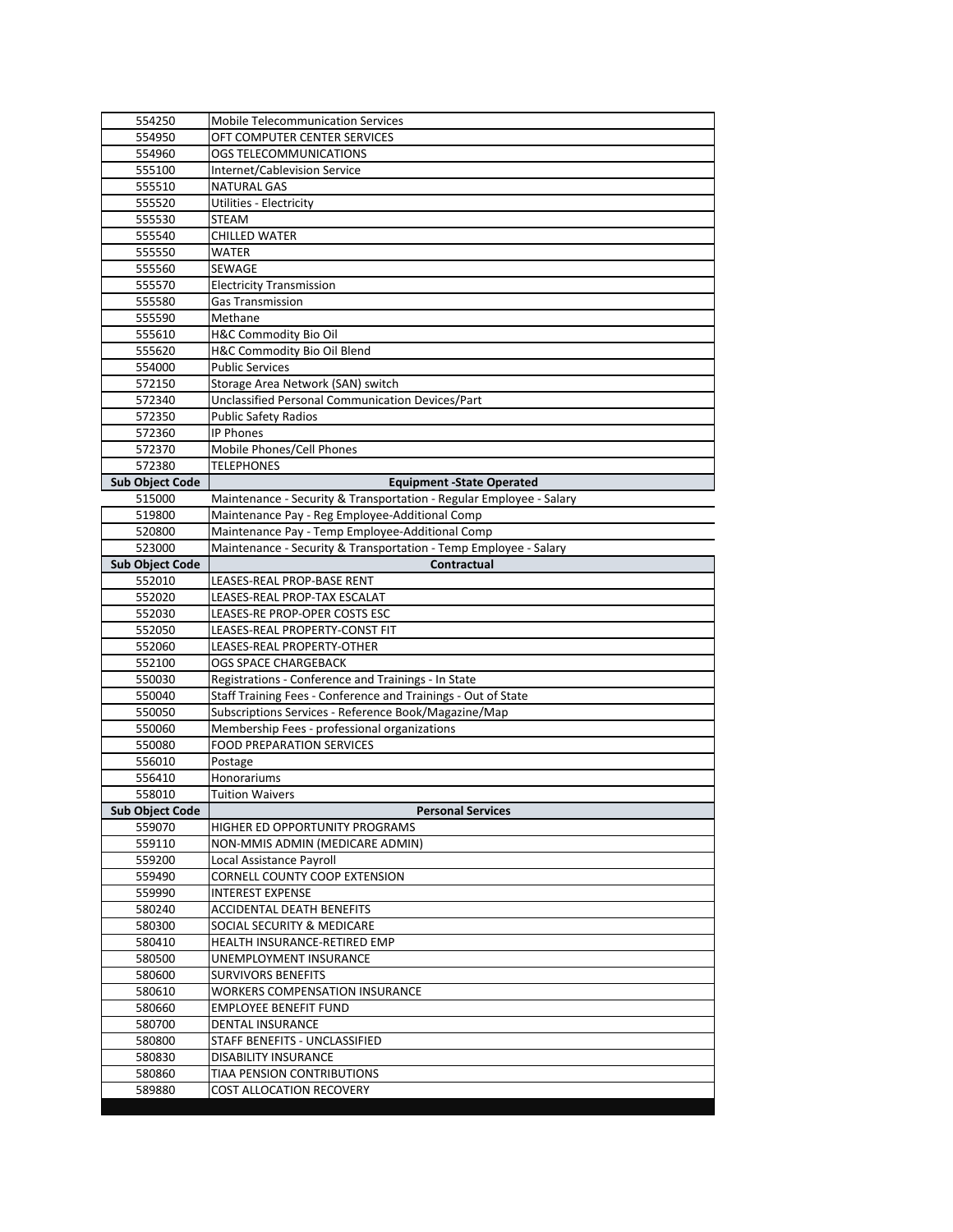|                          | <b>SUNY's Exclusion List - Attachment A</b>                                                         |                    |
|--------------------------|-----------------------------------------------------------------------------------------------------|--------------------|
| <b>Sub Object Code</b>   | <b>Equipment -State Operated</b>                                                                    |                    |
| 572310                   | Medical Equipment-Lease Purchase (non-Fixed Asset, apply only when purchased through GPO/Consortia) |                    |
| <b>Sub Object Code</b>   | <b>Supplies &amp; Materials</b>                                                                     |                    |
| 532500                   | Drugs - Prescription and Other                                                                      |                    |
| 534100                   | <b>Office and Academic Periodicals</b>                                                              |                    |
| 531270                   | <b>Media Storage Devices</b>                                                                        |                    |
| 531510                   | <b>Tank Gas - Non-Medical</b>                                                                       |                    |
| 531530                   | Hazardous Chemicals - Non-Medical                                                                   |                    |
| 531540                   | Radiation Film Badges - Non-Medical                                                                 |                    |
| 536010                   | <b>Agricultural Supplies for Livestock Maintenance</b>                                              |                    |
| <b>Sub Object Code</b>   | Contractual                                                                                         |                    |
| 551390                   | Medical & Dental Equipment Maintenance & Repairs                                                    |                    |
| 556220                   | Software License (Excluding associated Intergration, Implementation, testing or training services)  |                    |
| 556260                   | Software Maintenance Fees                                                                           |                    |
| 556780                   | <b>HVAC/Chiller Maintenance</b>                                                                     |                    |
| 572530                   | Lab (non-Fixed Asset)- Specialized lab/Scientific Equipment                                         |                    |
| 573530                   | Lab (Fixed Asset) -Specialized lab/Scientific Equipment                                             |                    |
| 558820                   | <b>Medical Services</b>                                                                             |                    |
| 558960                   | <b>Court Settlement Tuition Refund</b>                                                              |                    |
| <b>Sub Object Code</b>   | Equipment                                                                                           |                    |
| 572060                   | Audio Visual - Lease Purchase (non-Fixed Asset)                                                     |                    |
| 572460                   | Server Lease                                                                                        |                    |
| 572480                   | <b>IT Mainframe Printer</b>                                                                         |                    |
| 572490                   | <b>Mainframe Computers</b>                                                                          |                    |
| 570200                   | LIBRARY AUDIOVISUAL MATERIALS                                                                       |                    |
| 570300                   | LIBRARY ELECTRONIC INFO RESOURCE                                                                    |                    |
| 570400                   | LIBRARY DOC DELIVERY/INTERLIBRAR                                                                    |                    |
| 570500                   | <b>LIBRARY HARDWARE</b>                                                                             |                    |
| 570600                   | <b>LIBRARY SOFTWARE</b>                                                                             |                    |
| 570100                   | <b>LIBRARY SERIALS</b>                                                                              |                    |
| 572430                   | PERSONAL COMP.-LEASED NON FA                                                                        |                    |
| 572440                   | COMM. EQUIP.-LEASED NON FA                                                                          |                    |
|                          |                                                                                                     |                    |
| <b>Preferred Sources</b> |                                                                                                     |                    |
| <b>Vendor ID</b>         | <b>Contract Name</b>                                                                                | <b>Location</b>    |
| 0420000082               | <b>CORCRAFT</b>                                                                                     | <b>ALBANY</b>      |
| 1000001429               | INDUSTRIES FOR THE BLIND OF NYS INC                                                                 | <b>ALBANY</b>      |
| 1100070977               | NATIONAL INDUSTRIES FOR THE BLIND                                                                   | <b>BOSTON</b>      |
| 0420000059               | OFFICE OF MENTAL HEALTH                                                                             | <b>ALBANY</b>      |
| <b>Alummi</b>            |                                                                                                     |                    |
| Vendor ID no.            | <b>Name</b>                                                                                         | <b>Location</b>    |
| 1000057439               | ALFRED STATE COLLEGE ALUMNI ASSOCIATION                                                             | <b>ALFRED</b>      |
| 1100057117               | ALUMNI ASSOCIATION OF THE STATE                                                                     | <b>STONY BROOK</b> |
| 1100029210               | ALUMNI ASSOCIATION OF THE STATE UNIVERSI                                                            | <b>ALBANY</b>      |
| 1100020669               | ALUMNI ASSOCIATION SUNY COLLEGE OF                                                                  | <b>SYRACUSE</b>    |
| 1000052846               | BENJAMIN FRANKLIN SOCIETY & ALUMNI ASSOC                                                            | <b>NEW YORK</b>    |
| 1100001033               | BROCKPORT ALUMNI ASSOC OFFICE OF ALUMNI                                                             | <b>BROCKPORT</b>   |
| 1000044210               | <b>BUFFALO STATE COLLEGE ALUMNI ASSOCIATION</b>                                                     | <b>BUFFALO</b>     |
| 1100000873               | <b>CORTLAND COLLEGE ALUMNI ASSOC</b>                                                                | <b>CORTLAND</b>    |
| 1000056694               | FARMINGDALE ALUMNI ASSOCIATIONINC                                                                   | <b>FARMINGDALE</b> |
| 1000057279               | <b>GENESEO ALUMNI ASSOCIATIONMCCLELLAN</b>                                                          | <b>GENESEO</b>     |
| 1000057517               | NEW YORK STATE RANGER SCHOOLALUMNI                                                                  | <b>WANAKENA</b>    |
| 1000044436               | OSWEGO ALUMNI ASSOCIATION INC                                                                       | <b>OSWEGO</b>      |
| 1100000914               | PLATTSBURGH ALUMNI ASSOC                                                                            | <b>PLATTSBURGH</b> |
| 1000056346               | PURCHASE COLLEGE ALUMNI ASSOC                                                                       | <b>PURCHASE</b>    |
| 1100000866               | <b>SUNY COBLESKILL ALUMNI ASSN</b>                                                                  | <b>COBLESKILL</b>  |
| 1000057563               | THE SUNY CANTON ALUMNIASSOCIATION INC                                                               | <b>CANTON</b>      |
| 1100001085               | <b>UB ALUMNI ASSOC</b>                                                                              | <b>BUFFALO</b>     |
| 1100018911               | UB LAW ALUMNI ASSOCIATION INCORPORATED                                                              | <b>BUFFALO</b>     |
| <b>Charter Schools</b>   |                                                                                                     |                    |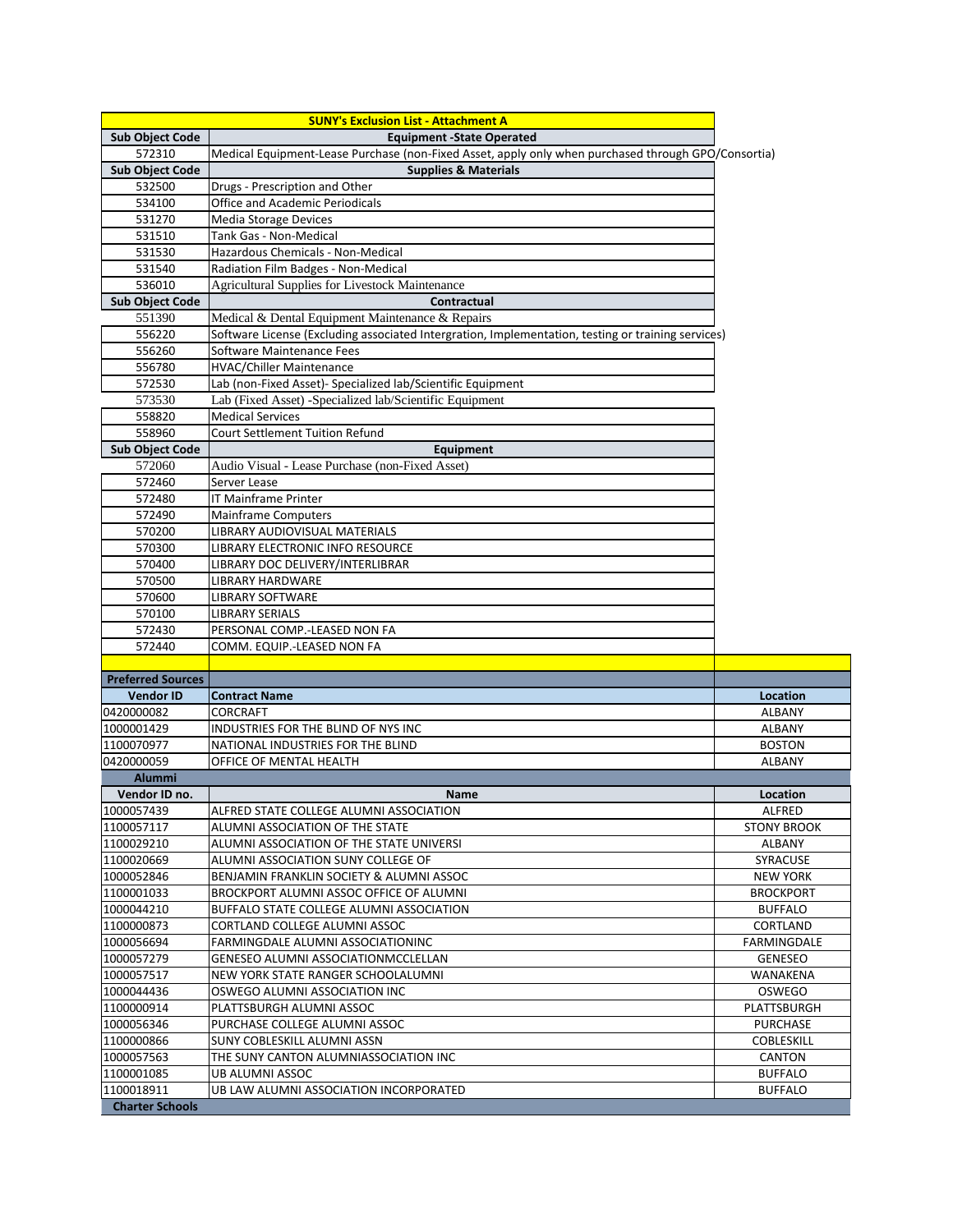| <b>Vendor ID</b> | <b>Name</b>                                     | Location               |
|------------------|-------------------------------------------------|------------------------|
| 1000004759       | <b>ACADEMIC LEADERSHIP CHARTER SCHOOL</b>       | <b>WHITE PLAINS</b>    |
| 1000005016       | <b>ACADEMY CHARTER SCHOOL</b>                   | Hempstead              |
| 1000004463       | ACHIEVEMENT ACADEMY CHARTER SCHOOL              | <b>ALBANY</b>          |
| 1000000077       | ALBANY COMMUNITY CHARTER SCHOOL                 | <b>ALBANY</b>          |
| 1000004482       | ALBANY PREPARATORY CHARTER SCHOOL               | <b>ALBANY</b>          |
| 1000004728       | ALOMA D JOHNSON COMMUNITY CHARTER SCHOOL        | <b>BUFFALO</b>         |
| 1100011953       | <b>AMANI PUBLIC CHARTER SCHOOL</b>              | <b>MOUT VERNON</b>     |
| 1000001392       | <b>AMBER CHARTER SCHOOL</b>                     | <b>NEW YORK</b>        |
| 1000001917       | <b>ARK COMMUNITY CHARTER SCHOOL</b>             | <b>TROY</b>            |
| 1000000770       | BEGINNING WITH CHILDREN CHARTER SCHOOL          | <b>BROOKLYN</b>        |
| 1100016977       | BEGINNING WITH CHILDREN CHARTER SCHOOL          | <b>BROOKLYN</b>        |
| 1000001922       | BRIGHTER CHOICE CHARTER SCHOOL FOR BOYS         | <b>ALBANY</b>          |
| 1000001921       | <b>BRIGHTER CHOICE CHARTER SCHOOL FOR GIRLS</b> | <b>ALBANY</b>          |
| 1000001921       | BRIGHTER CHOICE CHARTER SCHOOL FOR GIRLS        | <b>ALBANY</b>          |
| 1000004736       | BRONX ACADEMY OF PROMISE CHARTER SCHOOL         | <b>BRONX</b>           |
| 1000004698       | BRONX CHARTER SCHOOL FOR BETTER LEARNING        | <b>BRONX</b>           |
| 1000004977       | <b>BRONX CHARTER SCHOOL FOR CHILDREN</b>        | <b>BRONX</b>           |
| 1000004880       | <b>BRONX CHARTER SCHOOL FOR EXCELLENCE</b>      | <b>BRONX</b>           |
| 1000000010       | <b>BRONX CHARTER SCHOOL FOR THE ARTS</b>        | <b>BRONX</b>           |
| 1000004964       | <b>BRONX COMMUNITY CHARTER SCHOOL</b>           | <b>BRONX</b>           |
| 1100061996       | <b>BRONX LIGHTHOUSE CHARTER SCHOOL</b>          | <b>BRONX</b>           |
| 1000000153       | <b>BRONX PREPARATORY CHARTER SCHOOL</b>         | <b>BRONX</b>           |
| 1000052936       | BRONX SUCCESS ACADEMY CHARTER SCHOOL            | <b>NEW YORK</b>        |
| 1000004801       | <b>BROOKLYN ASCEND CHARTER SCHOOL</b>           | <b>BROOKLYN</b>        |
| 1000004801       | <b>BROOKLYN ASCEND CHARTER SCHOOL</b>           | <b>BROOKLYN</b>        |
| 1000001398       | <b>BROOKLYN CHARTER SCHOOL</b>                  | <b>BROOKLYN</b>        |
| 1100017340       | BROOKLYN CITY PREPARATORY CHARTER SCHOOL        | <b>NEW YORK</b>        |
| 1100002290       | <b>BROOKLYN DREAMS CHARTER SCHOOL</b>           | <b>BROOKLYN</b>        |
| 1000004473       | KIPP INFINITY CHARTER SCHOOL                    | <b>NEW YORK</b>        |
| 1000004431       | KIPP TECH VALLEY CHARTER SCHOOL                 | <b>ALBANY</b>          |
| 1000000163       | LA CIMA CHARTER SCHOOL                          | <b>NEW YORK</b>        |
| 1000004515       | LEADERSHIP PREPARATORY CHARTER SCHOOL           | <b>BROOKLYN</b>        |
| 1100029839       | LEFFERTS GARDENS CHARTER SCHOOL                 | <b>BROOKLYN</b>        |
| 1000004442       | <b>MANHATTAN CHARTER SCHOOL</b>                 | <b>NEW YORK</b>        |
| 1100016907       | <b>MANHATTAN CHARTER SCHOOL II</b>              | <b>NEW YORK</b>        |
| 1000058178       | METROPOLITAN LIGHTHOUSE CHARTER SCHOOL          | <b>BRONX</b>           |
| 1100019086       | <b>MOTT HALL CHARTER SCHOOL</b>                 | <b>BROOKLYN</b>        |
| 1000000786       | MOTT HAVEN ACADEMY CHARTER SCHOOL               | <b>BRONX</b>           |
| 1100058794       | NATIOINAL ASSOC OF CHARTER SCHOOL AUTHO         | <b>CHICAGO</b>         |
| 1100017372       | NEIGHBORHOOD CHARTER SCHOOL OF HARLEM           | <b>NEW YORK</b>        |
| 1100017372       | NEIGHBORHOOD CHARTER SCHOOL OF HARLEM           | New York               |
| 1000000063       | NEW COVENANT CHARTER SCHOOL                     | <b>ALBANY</b>          |
| 1000046512       | NEW COVENANT CHARTER SCHOOL                     | <b>ALBANY</b>          |
| 1000004497       | NEW HEIGHTS ACADEMY CHARTER SCHOOL              | <b>NEW YORK</b>        |
| 1000004757       | <b>NEW ROOTS CHARTER SCHOOL</b>                 | <b>ITHACA</b>          |
| 1000049376       | NEW WORLD PREPARATORY CHARTER SCHOOL            | <b>STATENISLAND</b>    |
| 1100009807       | NEW YORK CITY MONTESSORI CHARTER SCHOOL         | <b>BRONX</b>           |
| 1100012752       | NEW YORK FRENCH AMERICAN CHARTER SCHOOL         | <b>NEW YORK</b>        |
| 1000004923       | NIAGARA CHARTER SCHOOL                          | <b>NIAGARA FALLS</b>   |
| 1000004428       | <b>OPPORTUNITY CHARTER SCHOOL</b>               | <b>NEW YORK</b>        |
| 1000004427       | <b>ORACLE CHARTER SCHOOL</b>                    | <b>BUFFALO</b>         |
| 1000000772       | OUR WORLD NEIGHBORHOOD CHARTER SCHOOL           | <b>ASTORIA</b>         |
| 1000004732       | PAVE ACADEMY CHARTER SCHOOL                     | <b>BROOKLYN</b>        |
| 1000004797       | PINNACLE CHARTER SCHOOL                         | <b>BUFFALO</b>         |
| 1000000767       | RENAISSANCE CHARTER SCHOOL                      | <b>JACKSON HEIGHTS</b> |
| 1000000766       | RIVERHEAD CHARTER SCHOOL                        | <b>CALVERTON</b>       |
| 1100016037       | RIVERTON STREET CHARTER SCHOOL                  | <b>SAINT ALBANS</b>    |
| 1100022841       | <b>ROADS CHARTER SCHOOL 1</b>                   | <b>BROOKLYN</b>        |
| 1100022942       | <b>ROADS CHARTER SCHOOL 2</b>                   | <b>BROOKLYN</b>        |
| 1100022431       | ROCHDALE EARLY ADVANTAGE CHARTER SCHOOL         | <b>JAMAICA</b>         |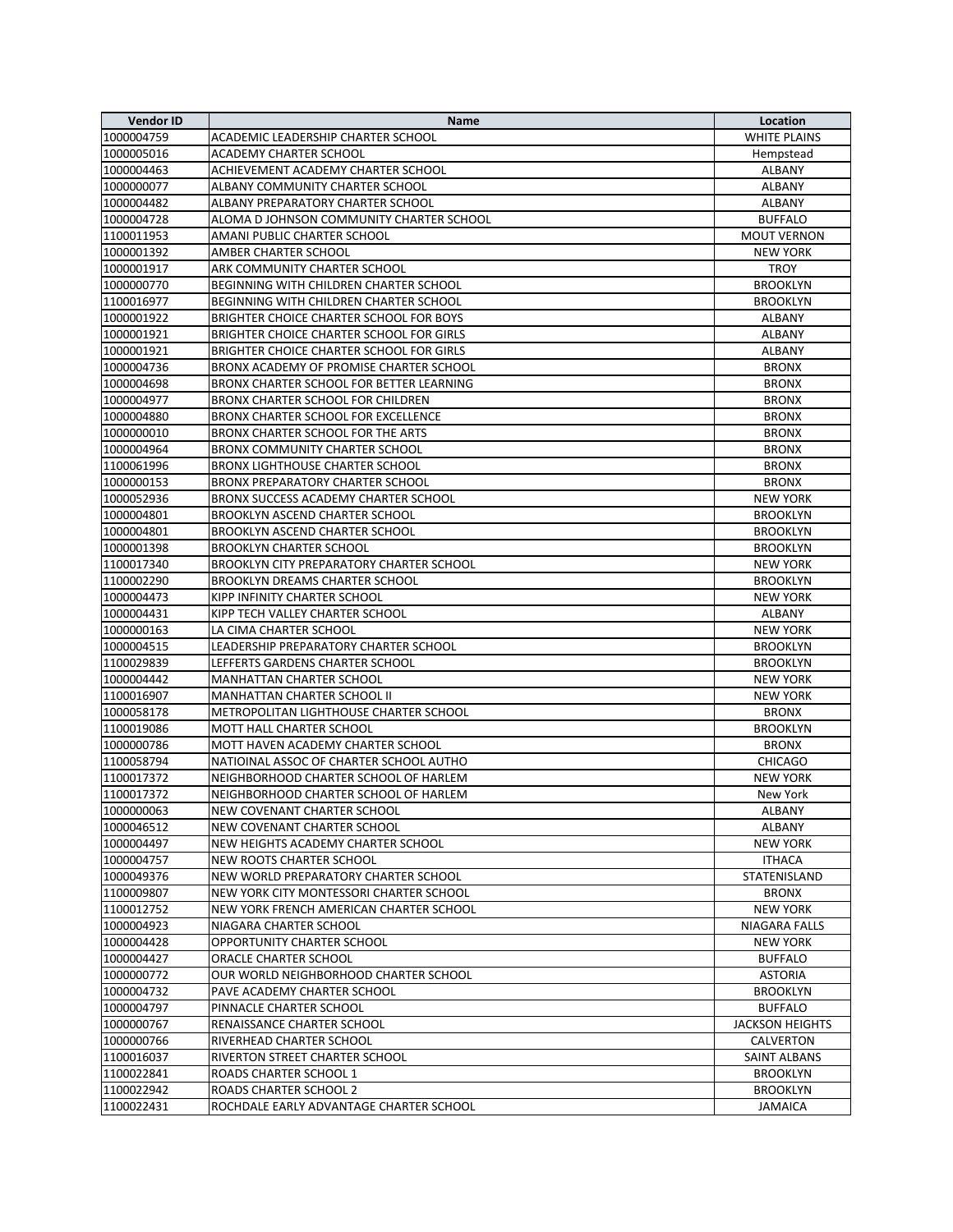| 1000004725                | <b>ROCHESTER ACADEMY CHARTER SCHOOL</b>                             | <b>ROCHESTER</b>          |
|---------------------------|---------------------------------------------------------------------|---------------------------|
| 1000004534                | ROSS GLOBAL ACADEMY CHARTER SCHOOL                                  | <b>NEW YORK</b>           |
| 1000000150                | SISULU-WALKER CHARTER SCHOOL OF HARLEM                              | <b>NEW YORK</b>           |
| 1000004494                | SOUTH BRONX CHARTER SCHOOL-INTER                                    | <b>BRONX</b>              |
| 1000004494                | SOUTH BRONX CHARTER SCHOOL-INTER                                    | <b>ALBANY</b>             |
| 1000004808                | SOUTH BRONX CLASSICAL CHARTER SCHOOL                                | <b>BRONX</b>              |
| 1100059949                | SOUTH BRONX CLASSICAL CHARTER SCHOOL II                             | <b>BRONX</b>              |
| 1000003780                | SOUTH BUFFALO CHARTER SCHOOL                                        | <b>BUFFALO</b>            |
| 1000000042                | SOUTHSIDE ACADEMY CHARTER SCHOOL                                    | <b>SYRACUSE</b>           |
| 1000050064                | STATEN ISLAND COMMUNITY CHARTER SCHOOL                              | <b>STATEN ISLAND</b>      |
| 1000004758                | SUMMIT ACADEMY CHARTER SCHOOL                                       | <b>ITHACA</b>             |
| 1000003799                | <b>TAPESTRY CHARTER SCHOOL</b>                                      | <b>BUFFALO</b>            |
| 1100017269                | TECH INTERNATIONAL CHARTER SCHOOL                                   | <b>NEW YORK</b>           |
| 1100011673                | THE ACADEMY OF THE CITY CHARTER SCHOOL                              | <b>LONG ISLAND CITY</b>   |
| 1000053178                | THE BRONX SUCCESS ACADEMY CHARTER SCHOOL                            | <b>NEW YORK</b>           |
| 1000005043                | THE EQUITY PROJECT CHARTER SCHOOL                                   | <b>NEW YORK</b>           |
| 1000005043                | THE EQUITY PROJECT CHARTER SCHOOL                                   | New York                  |
| 1000004734                | THE ETHICAL COMMUNITY CHARTER SCHOOL                                | <b>NEW YORK</b>           |
| 1100079589                | THE NEW AMERICAN ACADEMY CHARTER SCHOOL                             | <b>BROOKLYN</b>           |
| 1000004495                | UFT ELEMENTARY CHARTER SCHOOL                                       | <b>BROOKLYN</b>           |
| 1100079657                | UNITY PREPARATORY CHARTER SCHOOL OF                                 | <b>BROOKLYN</b>           |
| 1000004466                | URBAN CHOICE CHARTER SCHOOL                                         | <b>ROCHESTER</b>          |
|                           | URBAN DOVE CHARTER SCHOOL                                           | <b>NYC</b>                |
| 1100021505<br>1100080401  | UTICA ACADEMY OF SCIENCE CHARTER SCHOOL                             | <b>SYRACUSE</b>           |
|                           |                                                                     |                           |
| 1000004718                | <b>VOICE CHARTER SCHOOL OF NEW YORK</b>                             | <b>NEW YORK</b>           |
| 1100016834                | <b>WEST BUFFALO CHARTER SCHOOL</b>                                  | <b>BUFFALO</b>            |
| 1000004413                | WESTERN NEW YORK MARITIME CHARTER SCHOOL                            | <b>BUFFALO</b>            |
| 1000004433                | WESTMINSTER COMMUNITY CHARTER SCHOOL                                | <b>BUFFALO</b>            |
| 1100079637                | WILLIAMSBURG ASCEND CHARTER SCHOOL                                  | <b>BROOKLYN</b>           |
| 1000004486                | WILLIAMSBURG COLLEGIATE CHARTER SCHOOL                              | <b>BROOKLYN</b>           |
|                           |                                                                     |                           |
| <b>Community Colleges</b> |                                                                     |                           |
| Vendor ID no.             | <b>Name</b>                                                         | <b>Location</b>           |
| 1000002503                | ADIRONDACK COMMUNITY COLLEGE                                        | QUEENSBURY                |
| 1100028758                | <b>BERGEN COMMUNITY COLLEGE</b>                                     | <b>PARAMUS</b>            |
| 1000026537                | BOROUGH OF MANHATTAN COMMUNITY COLLEGE                              | <b>NEW YORK</b>           |
| 1000033923                | BRONX COMMUNITY COLLEGE ASSOCIATION INC                             | <b>BRONX</b>              |
| 1000003642                | <b>BROOME COMMUNITY COLLEGE</b>                                     | <b>BINGHAMTON/EOP</b>     |
| 1100020592                | <b>BUTLER COUNTY COMMUNITY COLLEGE</b>                              | EL DORADO                 |
| 310001190                 | CAYUGA COMMUNITY COLLEGE FOUNDATION 793                             | <b>AUBURN</b>             |
| 1000003248                | CAYUGA CTY COMMUNITY COLLEGE                                        | <b>AUBURN</b>             |
| 1000001635                | <b>CLINTON COMMUNITY COLLEGE</b>                                    | PLATTSBURGH               |
| 1000018854                | <b>COASTLINE COMMUNITY COLLEGE</b>                                  | <b>FOUNTAIN VALLEY</b>    |
| 1000001639                | <b>COLUMBIA GREENE COMMUNITY COLLEGE</b>                            | <b>HUDSON</b>             |
| 1000031936                | COLUMBIA-GREENE COMMUNITY COLLEGE DAY                               | <b>HUDSON</b>             |
| 1100012819                | <b>COMMUNITY COLLEGE HUMANITIES ASSN</b>                            | <b>NEWARK</b>             |
| 430000085                 | <b>CUNY BRONX COMMUNITY COLLEGE TUITION</b>                         | <b>BRONX</b>              |
| 430000086                 | <b>CUNY HOSTOS COMMUNITY COLLEGE TUITION</b>                        | <b>BRONX</b>              |
| 430000084                 | <b>CUNY LAGUARDIA COMMUNITY COLLEGE TUITION</b>                     | <b>LONG ISLAND CITY</b>   |
| 1000001553                | <b>CUNY QUEENSBORO COMMUNITY COLLEGE</b>                            | <b>BAYSIDE</b>            |
| 430000083                 | CUNY THE NEW COMMUNITY COLLEGE TUITION                              | <b>NEW YORK</b>           |
| 1000002499                | DUTCHESS COMMUNITY COLLEGE                                          | POUGHKEEPSIE/EOP          |
| 1100004858                | DUTCHESS COMMUNITY COLLEGE ASSN INC                                 | <b>POUGHKEEPSIE</b>       |
| 1100021197                | EL PASO COUNTY COMMUNITY COLLEGE                                    | <b>EL PASO</b>            |
| 1000000781                | <b>ERIE COMMUNITY COLLEGE</b>                                       | <b>ORCHARD PARK/EOP</b>   |
| 310001185                 | <b>ERIE COMMUNITY COLLEGE FOUNDATION 798</b>                        | <b>ORCHARD PARK</b>       |
| 1000008040                | ERIE COMMUNITY COLLEGE FOUNDATION INC                               | <b>BUFFALO</b>            |
| 1100026914                | FASHION INSTITUTE OF TECHNOLOGY                                     | NEW YORK/EOP              |
| 1000003613                | <b>FINGER LAKES COMMUNITY COLLEGE</b>                               | CANANDAIGUA/EOP           |
| 1100009088                | FIORELLO H LAGUARDIA COMMUNITY COLLEGE                              | <b>LONG ISLAND CITY</b>   |
| 1000041459<br>310001181   | FORT SCOTT COMMUNITY COLLEGE<br>FULTON-MONTGOMERY COMMUNITY COLLEGE | FT SCOTT<br>JOHNSTOWN/EOP |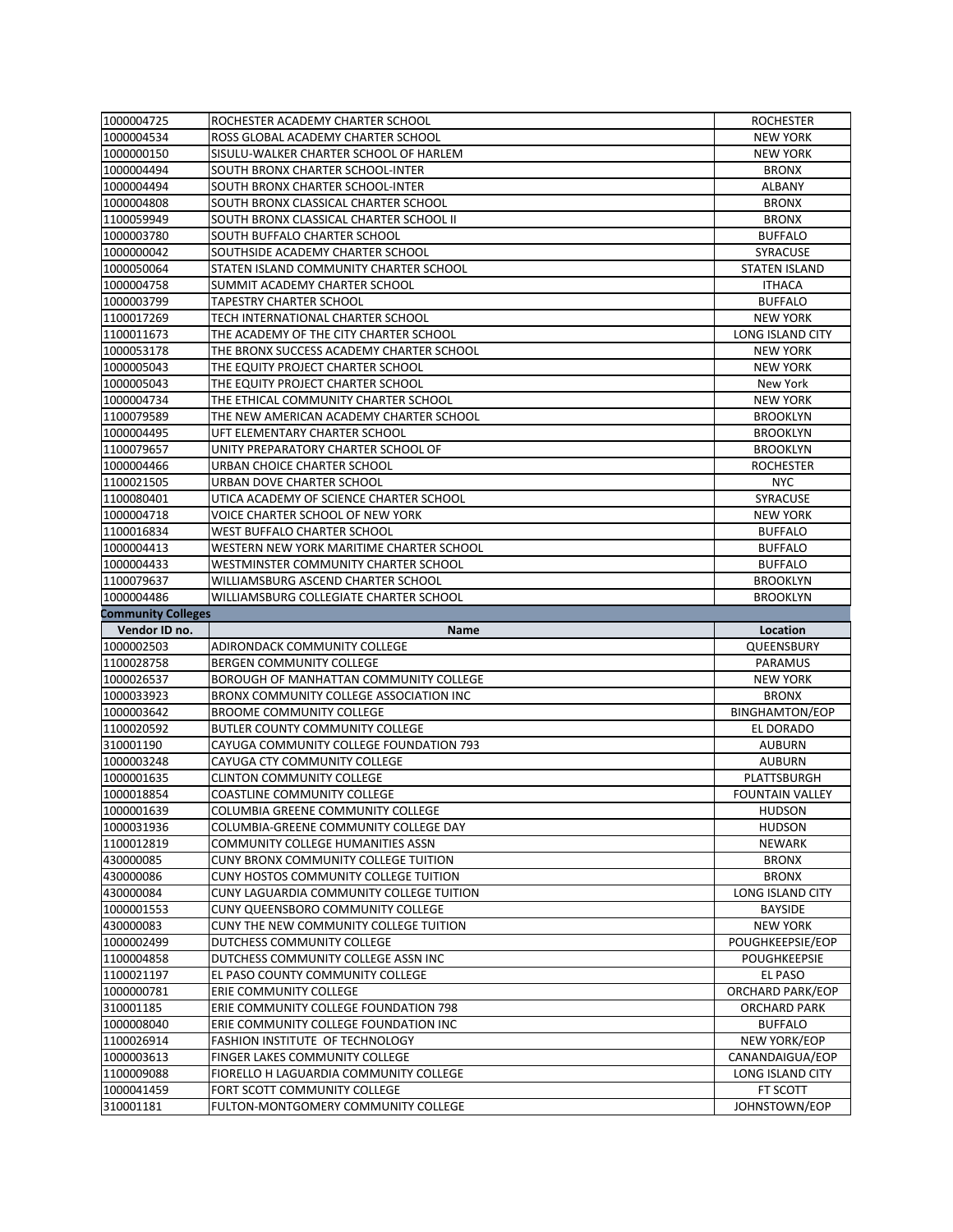| 1000003380 | <b>GENESEE COMMUNITY COLLEGE</b>                | BATAVIA/EOP                |
|------------|-------------------------------------------------|----------------------------|
| 1000015048 | <b>GENESEE COMMUNITY COLLEGE ASSOC INC</b>      | <b>BATAVIA</b>             |
| 1100028516 | <b>GUILFORD TECHNICAL COMMUNITY COLLEGE</b>     | <b>JAMESTOWN</b>           |
| 1100028376 | HARRISBURG AREA COMMUNITY COLLEGE               | <b>HARRISBURG</b>          |
| 1000003379 | HERKIMER COUNTY COMMUNITY COLLEGE               | <b>HERKIMER</b>            |
| 1000008409 | HERKIMER COUNTY COMMUNITY COLLEGE               | <b>HERKIMER</b>            |
| 1000027005 | HOSTOS COMMUNITY COLLEGE CHILDRENS              | <b>BRONX</b>               |
| 1000002472 | HUDSON VALLEY COMMUNITY COLLEGE                 | TROY - EOP/EOC             |
| 1000044440 | HUDSON VALLEY COMMUNITY COLLEGE                 | <b>TROY</b>                |
| 1000004338 | <b>JAMESTOWN COMMUNITY COLLEGE</b>              | <b>JAMESTOWN</b>           |
| 1000004617 | JEFFERSON COMMUNITY COLLEGE                     | <b>WATERTOWN</b>           |
| 310001192  | JEFFERSON COMMUNITY COLLEGE FOUNDATION          | <b>WATERTOWN</b>           |
| 1000033833 | JOHNSON COUNTY COMMUNITY COLLEGE                | <b>OVERLAND PARK</b>       |
|            |                                                 |                            |
| 1000052180 | KINGSBOROUGH COMMUNITY COLLEGE                  | <b>BROOKLYN</b>            |
| 1000052201 | KINGSBOROUGH COMMUNITY COLLEGE                  | <b>BROOKLYN</b>            |
| 1000050572 | KINGSBOROUGH COMMUNITY COLLEGE ASSOC INC        | <b>BROOKLYN</b>            |
| 1100025831 | LANE COMMUNITY COLLEGE                          | <b>EUGENE</b>              |
| 1100012954 | LORAIN COUNTY COMMUNITY COLLEGE                 | <b>ELYRIA</b>              |
| 1000041579 | <b>MAINE COMMUNITY COLLEGE SYSTEM</b>           | <b>SOUTH PORTLAND</b>      |
| 1000034143 | <b>MARICOPA COUNTY COMMUNITY COLLEGES</b>       | <b>MESA</b>                |
| 1100027808 | MERCER COUNTY COMMUNITY COLLEGE                 | <b>WEST WINDSOR</b>        |
| 1000003445 | <b>MOHAWK VALLEY COMMUNITY COLLEGE</b>          | <b>UTICA</b>               |
| 1000007356 | MOHAWK VALLEY COMMUNITY COLLEGE                 | <b>UTICA</b>               |
| 1000007591 | <b>MOHAWK VALLEY COMMUNITY COLLEGE</b>          | <b>UTICA</b>               |
| 1000003340 | MONROE COMMUNITY COLLEGE                        | ROCHESTER/EOP              |
| 1000003340 | MONROE COMMUNITY COLLEGE                        | <b>ROCHESTER</b>           |
| 1000007555 | MONROE COMMUNITY COLLEGE ASSOCIATION INC        | <b>ROCHESTER</b>           |
| 1100012031 | <b>NASSAU COMMUNITY COLLEGE</b>                 | <b>GARDEN CITY</b>         |
| 1100027564 | <b>NASSAU COMMUNITY COLLEGE</b>                 | <b>GARDEN CITY</b>         |
| 1100028264 | NHTI CONCORD COMMUNITY COLLEGE                  | CONCORD                    |
| 310001184  | NIAGARA COMMUNITY COLLEGE FOUNDATION 810        | <b>SANBORN</b>             |
| 1000003344 | NIAGARA CTY COMMUNITY COLLEGE                   | <b>SANBORN</b>             |
| 310001197  | NORTH COUNTRY COMMUNITY COLLEGE                 | <b>SARANAC LAKE</b>        |
| 1000001634 | NORTH COUNTRY COMMUNITY COLLEGE                 | <b>SARANAC LAKE</b>        |
| 1100024919 | NORTH COUNTRY COMMUNITY COLLEGE                 | <b>SARANAC LAKE</b>        |
| 1000017729 | OAKTON COMMUNITY COLLEGE DISTRICT 535           | <b>DES PLAINES</b>         |
| 1000017704 | ONONDAGA COMMUNITY COLLEGE ASSOCIATION          | SYRACUSE/EOP               |
| 1000003408 | ONONDAGA COMMUNITY COLLEGE BURSARS              | <b>SYRACUSE</b>            |
| 310001189  | ONONDAGA COMMUNITY COLLEGE FOUNDATION           | <b>SYRACUSE</b>            |
| 1000002466 | ORANGE CTY COMMUNITY COLLEGE                    | <b>MIDDLETOWN</b>          |
| 1100002000 | QUEENS BOROUGH COMMUNITY COLLEGE FUND           | <b>BAYSIDE</b>             |
| 1000011485 | QUEENSBOROUGH COMMUNITY COLLEGE                 | <b>BAYSIDE</b>             |
| 1000026096 | <b>QUEENSBOROUGH COMMUNITY COLLEGE</b>          | <b>BAYSIDE</b>             |
| 1100007688 | <b>QUEENSBOROUGH COMMUNITY COLLEGE</b>          | <b>BAYSIDE</b>             |
| 1000001350 | ROCKLAND COMMUNITY COLLEGE                      | <b>SUFFERN</b>             |
|            |                                                 |                            |
| 1100023191 | <b>SAN JACINTO COMMUNITY COLLEGE DISTRICT</b>   | PASADENA                   |
| 1000001637 | <b>SCHENECTADY CO COMMUNITY COLLEGE</b>         | <b>SCHENECTADY-EOP/EOC</b> |
| 1000034172 | <b>SEMINOLE COMMUNITY COLLEGE</b>               | SANFORD                    |
| 1000042503 | <b>SUFFOLK COMMUNITY COLLEGE</b>                | SELDEN/EOP                 |
| 1000011448 | <b>SUFFOLK COMMUNITY COLLEGE ASSO INC</b>       | <b>SELDEN</b>              |
| 1000011448 | SUFFOLK COMMUNITY COLLEGE ASSO INC              | RIVERHEAD                  |
| 1000002509 | <b>SULLIVAN CTY COMMUNITY COLLEGE</b>           | <b>LOCH SHELDRAKE</b>      |
| 1000003387 | TOMPKINS CORTLAND COMMUNITY COLLEGE             | <b>DRYDEN</b>              |
| 310001195  | TOMPKINS-CORTLAND COMMUNITY COLLEGE             | <b>DRYDEN</b>              |
| 1100028293 | TRINITY VALLEY COMMUNITY COLLEGE                | <b>ATHENS</b>              |
| 1100004533 | ULSTER COMMUNITY COLLEGE ASSOCIATION INC        | <b>STONE RIDGE</b>         |
| 1000002511 | ULSTER CTY COMMUNITY COLLEGE                    | STONE RIDGE/EOP            |
| 1100021169 | <b>WASHTENAW COMMUNITY COLLEGE</b>              | <b>ANN ARBOR</b>           |
| 1000026142 | WESTCHESTER COMM OPPORTUNITY PROGRAM INC        | <b>ELMSFORD</b>            |
| 1000001555 | <b>WESTCHESTER COMMUNITY COLLEGE</b>            | VALHALLA                   |
| 310001193  | <b>WESTCHESTER COMMUNITY COLLEGE FOUNDATION</b> | VALHALLA                   |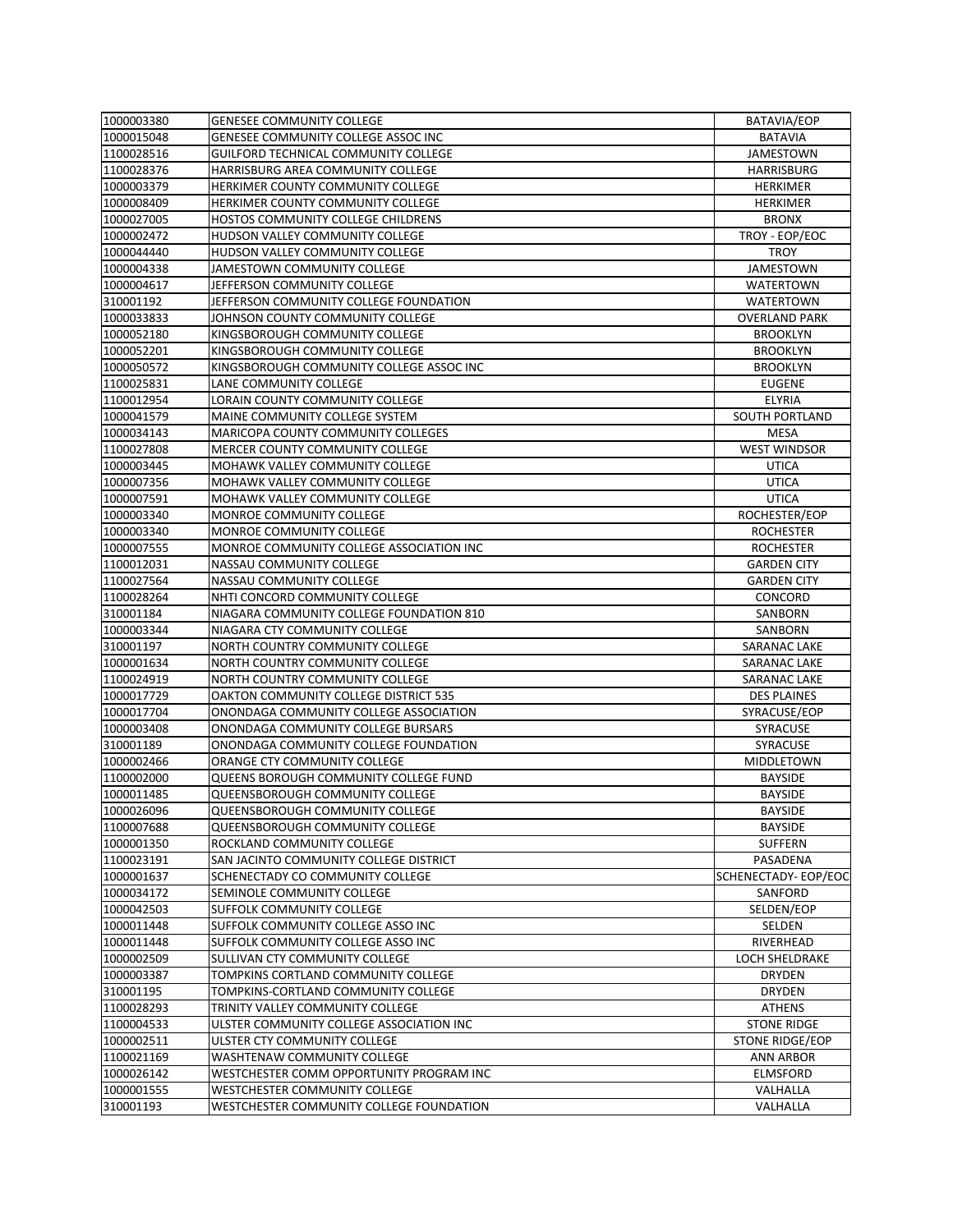| 1100028484        | <b>WOR-WIC COMMUNITY COLLEGE</b>                | SALISBURY               |
|-------------------|-------------------------------------------------|-------------------------|
| <b>Foundation</b> |                                                 |                         |
| Vendor ID no.     | <b>Name</b>                                     | Location                |
| 1000013735        | <b>RESEARCH FOUNDATION OF SUNY</b>              | <b>ALBANY</b>           |
| 310000614         | <b>ULSTER CC FOUNDATION 819</b>                 | <b>STONE RIDGE</b>      |
| 310000627         | <b>ESF COLLEGE FOUNDATION INC 847</b>           | <b>SYRACUSE</b>         |
| 310000640         | OSWEGO COLLEGE FOUNDATION INC                   | <b>OSWEGO</b>           |
| 310000645         | <b>PLATTSBURGH COLLEGE FOUNDATION 835</b>       | PLATTSBURGH             |
| 310000700         | <b>SUFFOLK CC FOUNDATION 816</b>                | <b>SELDEN</b>           |
| 310000703         | <b>NASSAU CC FOUNDATION 809</b>                 | <b>GARDEN CITY</b>      |
| 310000728         | EDUCATIONAL FOUNDATION OF OCCC ORANGE           | <b>MIDDLETOWN</b>       |
| 310000771         | <b>CORTLAND COLG FOUNDATION INC 828</b>         | <b>CORTLAND</b>         |
| 310000808         | PURCHASE COLLEGE FOUNDATION 837                 | <b>PURCHASE</b>         |
| 310000814         | DUTCHESS CC FOUNDATION 797                      | <b>POUGHKEEPSIE</b>     |
| 310000817         | <b>CORNING CC FOUNDATION 796</b>                | <b>CORNING</b>          |
| 310000818         | <b>HUDSON VALLEY CC FOUNDATION 804</b>          | <b>TROY</b>             |
| 310000822         | POTSDAM COLLEGE FOUNDATION INC SUNY             | POTSDAM                 |
| 310000823         | <b>SUNY NEW PALTZ FOUNDATION 831</b>            | <b>NEW PALTZ</b>        |
| 310000837         | <b>SULLIVAN CC FOUNDATION 817</b>               | <b>LOCH SHELDRAKE</b>   |
| 310000853         | <b>ADIRONDACK CC FOUNDATION 791</b>             | <b>QUEENSBURY</b>       |
| 310000854         | THE GENESEO FOUNDATION INC                      | <b>GENESEO</b>          |
|                   | <b>CANTON COLLEGE FOUNDATION INC 842</b>        |                         |
| 310000856         | <b>MORRISVILLE COLLEGE FOUNDATION SUNY</b>      | <b>CANTON</b>           |
| 310000858         |                                                 | <b>MORRISVILLE</b>      |
| 310000860         | <b>EMPIRE STATE COLLEGE FOUNDATION 825</b>      | <b>SARATOGA SPRINGS</b> |
| 310000874         | UNIV AT BUFFALO FOUNDATION 823                  | <b>BUFFALO</b>          |
| 310000878         | <b>GENESEE COMMUNITY COLLEGE FOUNDATION 802</b> | <b>BATAVIA</b>          |
| 310000882         | <b>MONROE CC FOUNDATION 808</b>                 | <b>ROCHESTER</b>        |
| 310000896         | THE FOUNDATION OF THE SUNY AT BINGHAMTON        | <b>BINGHAMTON</b>       |
| 310000899         | <b>BUFFALO STATE COLLEGE FOUNDATION INC 827</b> | <b>BUFFALO</b>          |
| 310000900         | FREDONIA COLLEGE FOUNDATION 829                 | <b>FREDONIA</b>         |
| 310000900         | <b>FREDONIA COLLEGE FOUNDATION 829</b>          | Fredonia                |
| 310000902         | <b>COLLEGE FOUNDATION AT DELHI INC 844</b>      | <b>DELHI</b>            |
| 310000903         | <b>MOHAWK VALLEY CC FOUNDATION 807</b>          | <b>UTICA</b>            |
| 310001182         | <b>CLINTON COMMUNITY COLLEGE FOUNDATION 794</b> | PLATTSBURGH             |
| 310001183         | JAMESTOWN COMMUNTIY COLLEGE FOUNDATION          | <b>JAMESTOWN</b>        |
| 310001184         | NIAGARA COMMUNITY COLLEGE FOUNDATION 810        | <b>SANBORN</b>          |
| 310001185         | ERIE COMMUNITY COLLEGE FOUNDATION 798           | <b>ORCHARD PARK</b>     |
| 310001187         | HERKIMER COMMUNITY COLLEGE FOUNDATION           | <b>HERKIMER</b>         |
| 310001188         | FINGER LAKES COMM COLLEGE FOUNDATION 799        | CANADAIGUA              |
| 310001189         | ONONDAGA COMMUNITY COLLEGE FOUNDATION           | <b>SYRACUSE</b>         |
| 310001190         | CAYUGA COMMUNITY COLLEGE FOUNDATION 793         | <b>AUBURN</b>           |
| 310001191         | ROCKLAND COMMUNITY COLLEGE FOUNDATION           | <b>SUFFERON</b>         |
| 310001192         | JEFFERSON COMMUNITY COLLEGE FOUNDATION          | <b>WATERTOWN</b>        |
| 310001193         | WESTCHESTER COMMUNITY COLLEGE FOUNDATION        | VALHALLA                |
| 310001194         | <b>BROOME COMMUNITY COLLEGE FOUNDATION 792</b>  | <b>BINGHAMTON</b>       |
| 310001196         | SCHENECTADY COMMUNITY COLLEGE FOUNDATION        | <b>SCHENECTADY</b>      |
| 600000756         | <b>GRHS FOUNDATION INC</b>                      | <b>ALBANY</b>           |
| 600001655         | OSWEGO COLLEGE FOUNDATION INC                   | <b>OSWEGO</b>           |
| 1000001014        | STONYBROOK FOUNDATION INC                       | <b>STONY BROOK</b>      |
| 1000007556        | UNIVERSITY AT BUFFALO FOUNDATION INC            | <b>BUFFALO</b>          |
| 1000008040        | <b>ERIE COMMUNITY COLLEGE FOUNDATION INC</b>    | <b>BUFFALO</b>          |
| 1000008946        | WESTCHESTER COMMUNITY COLLEGE FOUNDATION        | VALHALLA                |
| 1000009398        | <b>EMPIRE STATE COLLEGE FOUNDATION INC</b>      | SARATOGA SPRINGS        |
| 1000013852        | UNIVERSITY OF ALBANY FOUNDATION                 | <b>ALBANY</b>           |
| 1000016470        | <b>BINGHAMTON UNIVERSITY FOUNDATION</b>         | <b>BINGHAMTON</b>       |
| 1000029078        | UB FOUNDATION ACTIVITIES INC                    | <b>BUFFALO</b>          |
| 1000029663        | <b>BUFFALO STATE COLLEGE FOUNDATION INC</b>     | <b>BUFFALO</b>          |
| 1000029676        | THE COLLEGE FOUNDATION AT DELHI SUNY            | <b>DELHI</b>            |
| 1000029917        | <b>WESTMINSTER FOUNDATION</b>                   | <b>BUFFALO</b>          |
| 1000033475        | EDUCATIONAL FOUNDATION OF ALFRED                | ALFRED                  |
| 1000033529        | PURCHASE COLLEGE FOUNDATION INC                 | <b>PURCHASE</b>         |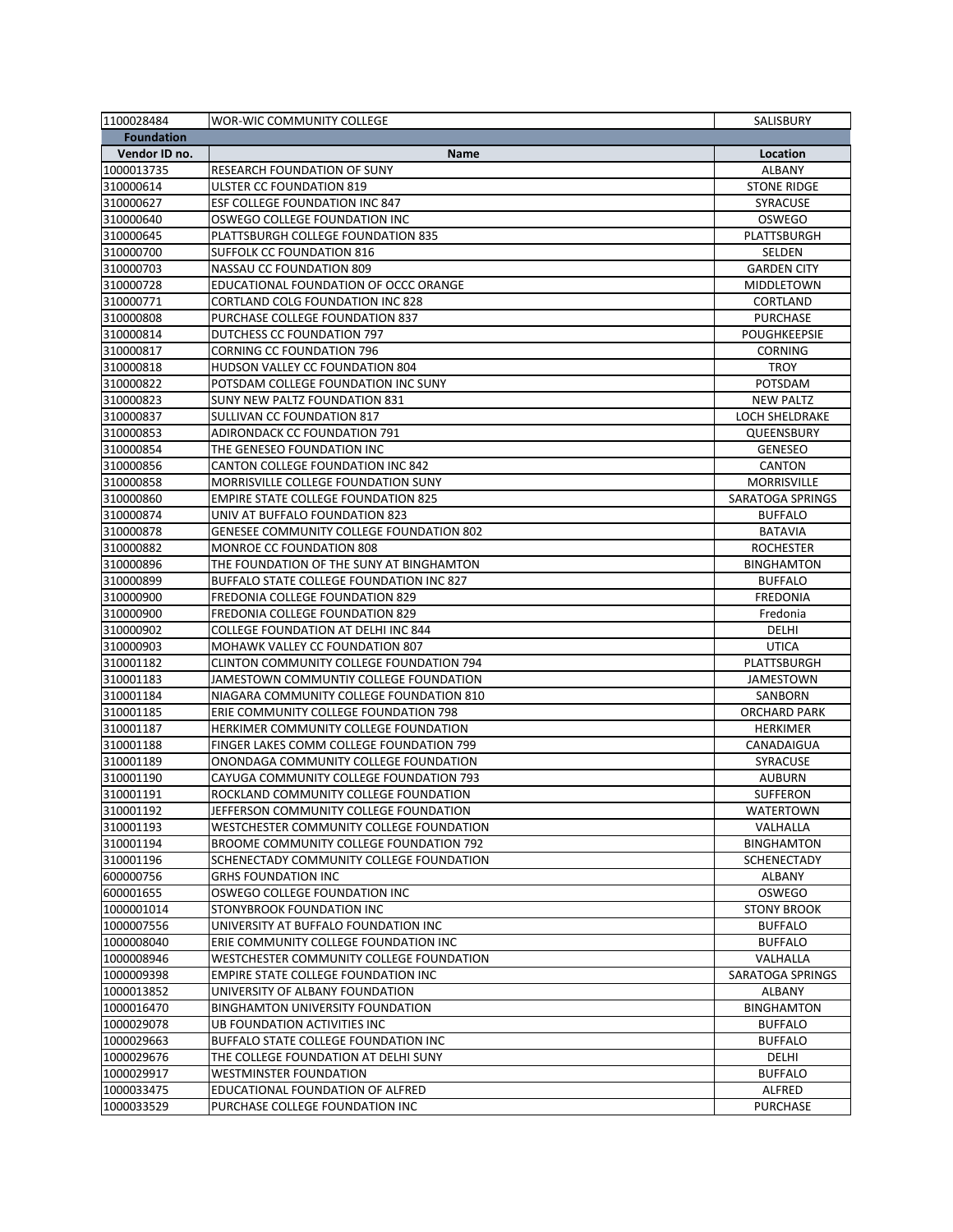| 1000033533                   | <b>GENESEE COMMMUNITY COLLEGE FOUNDATION</b> | <b>BATAVIA</b>        |
|------------------------------|----------------------------------------------|-----------------------|
| 1000038054                   | SUFFOLK COMMUNITY COLLEGE FOUNDATION         | <b>SELDEN</b>         |
| 1000039484                   | <b>ESF COLLEGE FOUNDATION INC</b>            | <b>SYRACUSE</b>       |
| 1000039995                   | FREDONIA COLLEGE FOUNDATION                  | <b>FREDONIA</b>       |
| 1000040285                   | ROCKLAND CC FOUNDATION                       | <b>SPRING VALLEY</b>  |
| 1000040381                   | POTSDAM COLLEGE FOUNDATION INC               | <b>POTSDAM</b>        |
| 1000040382                   | THE GENESEO FOUNDATION INC                   | <b>GENESEO</b>        |
| 1000040392                   | SCHENECTADY CCC FOUNDATION                   | <b>SCHENECTADY</b>    |
| 1000040405                   | <b>CANTON COLLEGE FOUNDATION INC</b>         | <b>CANTON</b>         |
| 1000040861                   | MORRISVILLE COLLEGE FOUNDATION SUNY          | <b>MORRISVILLE</b>    |
| 1000041209                   | ROCHESTER AREA COMMUNITY FOUNDATION          | <b>ROCHESTER</b>      |
| 1000042836                   | STATEN ISLAND HEART IMAGING FOUNDATION       | <b>STATEN ISLAND</b>  |
| 1000043205                   | STONY BROOK FOUNDATION REALTY INC            | <b>STONY BROOK</b>    |
| 1000046369                   | <b>GENESEE COMMUNITY COLLEGE FOUNDATION</b>  | <b>BATAVIA</b>        |
| 1000046371                   | COLUMBIA-GREENE COMMUNITY FOUNDATION INC     | <b>HUDSON</b>         |
| 1000046388                   | EDUCATIONAL FOUNDATION OF ORANGE CO COMM     | <b>MIDDLETOWN</b>     |
| 1000046409                   | <b>NASSAU CC FOUNDATION</b>                  | <b>GARDEN CITY</b>    |
| 1000046436                   | <b>FULTON-MONT CC FOUNDATION</b>             | <b>JOHNSTOWN</b>      |
| 1000046442                   | <b>ULSTER CC FOUNDATION</b>                  | <b>STONE RIDGE</b>    |
|                              | <b>JAMESTOWN CC FOUNDATION</b>               |                       |
| 1000046462                   |                                              | <b>JAMESTOWN</b>      |
| 1000046463                   | <b>MONROE CC FOUNDATION</b>                  | <b>ROCHESTER</b>      |
| 1000046473                   | MOHAWK VALLEY CC FOUNDATION                  | <b>UTICA</b>          |
| 1000046474                   | <b>HERKIMER CC FOUNDATION</b>                | <b>HERKIMER</b>       |
| 1000046483                   | <b>FINGER LAKES CC FOUNDATION</b>            | CANANDAIGUA           |
| 1000046484                   | ONONDAGA CC FOUNDATION                       | <b>SYRACUSE</b>       |
| 1000046485                   | CAYUGA COUNTY CC FOUNDATION                  | <b>AUBURN</b>         |
| 1000046486                   | <b>CORNING CC FOUNDATION</b>                 | <b>CORNING</b>        |
| 1000046487                   | DUTCHESS CC FOUNDATION                       | <b>POUGHKEEPSIE</b>   |
| 1000046488                   | <b>ADIRONDACK CC FOUNDATION</b>              | <b>QUEENSBURY</b>     |
| 1000046493                   | JEFFERSON CC FOUNDATION                      | <b>WATERTOWN</b>      |
| 1000046494                   | <b>BROOME CC FOUNDATION</b>                  | <b>BINGHAMTON</b>     |
| 1000046495                   | NORTH COUNTRY CC FOUNDATION                  | <b>SARANAC LAKE</b>   |
| 1000046526                   | SULLIVAN CC FOUNDATION                       | <b>LOCH SHELDRAKE</b> |
| 1000047937                   | INSTITUTE OF TECHNOLOGY FOUNDATION           | <b>UTICA</b>          |
| 1000055548                   | <b>IMAGINE FOUNDATION INC</b>                | <b>BROOKLYN</b>       |
| 1100015972                   | <b>CUNY SCHOOL OF LAW FOUNDATION</b>         | <b>FLUSHING</b>       |
| 1100027040                   | <b>QUEENS COLLEGE FOUNDATION</b>             | <b>FLUSHING</b>       |
| 1100029648                   | BRONX COMMUNITY COLLEGE FOUNDATION           | <b>BRONX</b>          |
| 1100046933                   | UB FOUNDATION SERVICES INCORPORATED          | <b>BUFFALO</b>        |
| <b>w York State Agencies</b> |                                              |                       |
| Vendor ID no.                | <b>Contract Name</b>                         | Location              |
| 0420000004                   | <b>ADIRONDACK PARK AGENCY</b>                | <b>RAY BROOK</b>      |
| 0410000101                   | ADV ACCT - AGRICULTURE & MKTS - PE CASH      | <b>ALBANY</b>         |
| 0410000102                   | ADV ACCT - AGRICULTURE & MKTS - TRAVEL       | <b>ALBANY</b>         |
| 0420000076                   | <b>ASSEMBLY</b>                              | <b>ALBANY</b>         |
| 1000033281                   | <b>BATTERY PARK CITY AUTHORITY</b>           | <b>NEW YORK</b>       |
| 0420000007                   | <b>BOARD OF ELECTIONS</b>                    | <b>ALBANY</b>         |
| 1000005105                   | <b>BUFFALO FISCAL STABILITY AUTHORITY</b>    | <b>BUFFALO</b>        |
| 1000012193                   | CENTRAL PINE BARRENS JOINT PLANNING AND      | <b>GREAT RIVER</b>    |
| 0420000012                   | <b>CITY UNIVERSITY OF NEW YORK</b>           | <b>NEW YORK</b>       |
| 0420000014                   | <b>CONSUMER PROTECTION BOARD</b>             | <b>ALBANY</b>         |
| 0420000003                   | DEPARTMENT OF AGRICULTURE & MARKETS          | <b>ALBANY</b>         |
| 0420000019                   | DEPARTMENT OF CIVIL SERVICE                  | <b>ALBANY</b>         |
| 0420000021                   | DEPARTMENT OF ENVIRONMENTAL CONSERVATION     | <b>ALBANY</b>         |
| 0420000084                   | DEPARTMENT OF FINANCIAL SERVICES             | <b>ALBANY</b>         |
| 0420000084                   | DEPARTMENT OF FINANCIAL SERVICES             | <b>ALBANY</b>         |
| 0420000027                   | DEPARTMENT OF HEALTH                         | <b>ALBANY</b>         |
| 0420000056                   | DEPARTMENT OF HOMELAND SECURITY              | <b>ALBANY</b>         |
| 0420000028                   | <b>DEPARTMENT OF LABOR</b>                   | <b>ALBANY</b>         |
| 0420000025                   | DEPARTMENT OF MOTOR VEHICLES                 | <b>ALBANY</b>         |
|                              |                                              |                       |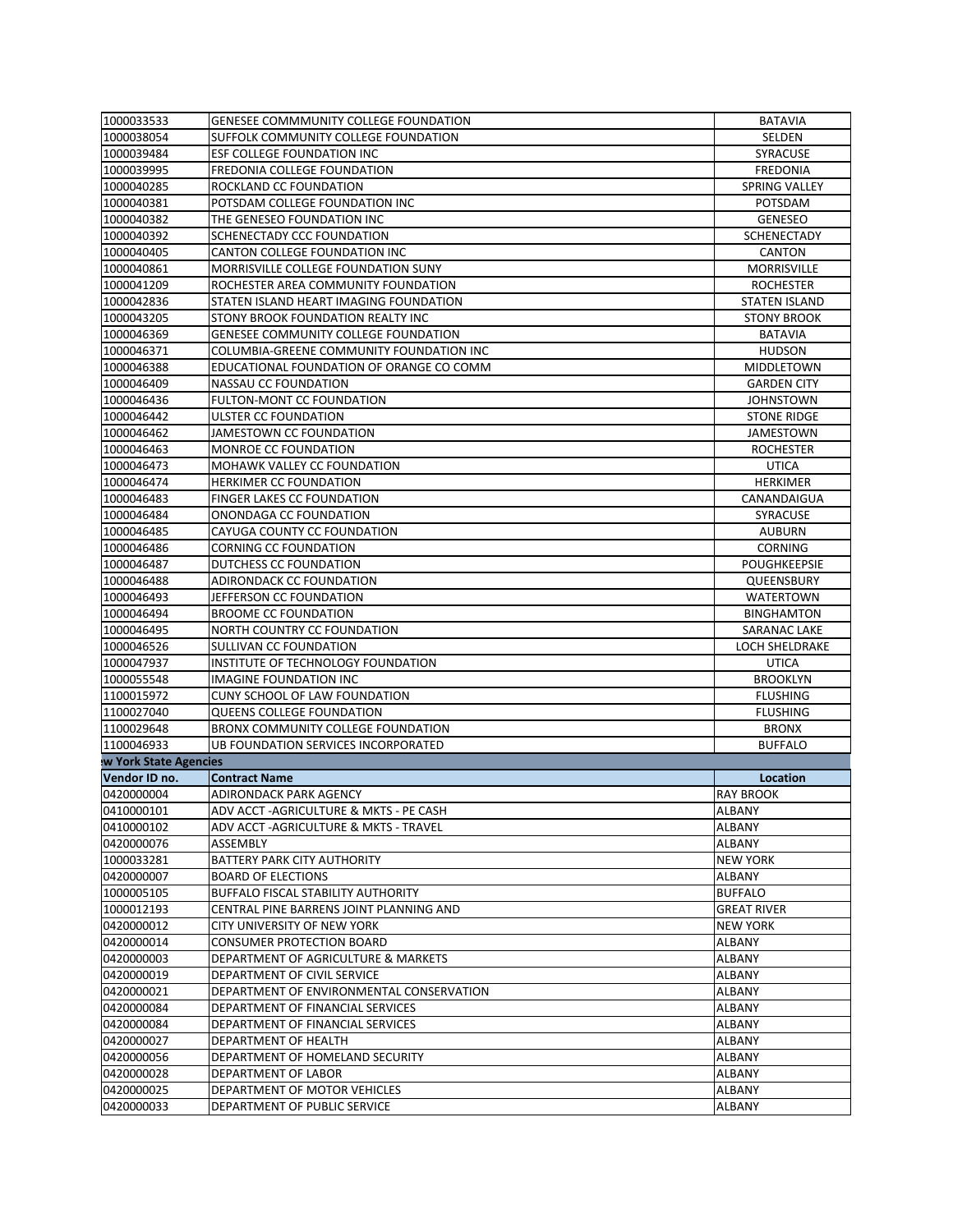| 0420000031       | DEPARTMENT OF TRANSPORTATION                         | <b>ALBANY</b>        |
|------------------|------------------------------------------------------|----------------------|
| 0420000026       | <b>DIVISION OF BUDGET</b>                            | <b>ALBANY</b>        |
| 0420000018       | DIVISION OF CRIMINAL JUSTICE SERVICES                | <b>ALBANY</b>        |
| 0420000041       | DIVISION OF HOUSING & COMMUNITY RENEWAL              | <b>ALBANY</b>        |
| 0420000023       | DIVISION OF HUMAN RIGHTS                             | <b>BRONX</b>         |
| 0420000048       | <b>DIVISION OF LOTTERY</b>                           | <b>SCHENECTADY</b>   |
| 0420000024       | DIVISION OF MILITARY & NAVAL AFFAIRS                 | LATHAM               |
| 0420000029       | <b>DIVISION OF PAROLE</b>                            | <b>ALBANY</b>        |
| 0420000034       | <b>DIVISION OF STATE POLICE</b>                      | <b>ALBANY</b>        |
| 0420000035       | <b>DIVISION OF TAX APPEALS</b>                       | <b>ALBANY</b>        |
| 0420000036       | <b>DIVISION OF VETERANS AFFAIRS</b>                  | <b>ALBANY</b>        |
| 1000014490       | DORMITORY AUTHORITY OF THE STATE OF NEW              | <b>ALBANY</b>        |
| 0420000086       | FINANCIAL CONTROL BOARD NYC                          | <b>NEW YORK</b>      |
| 0420000087       | <b>FINANCIAL CONTROL BOARD NYC</b>                   | <b>NEW YORK</b>      |
| 0420000052       | <b>GOVERNORS OFFICE OF EMPLOYEE RELATIONS</b>        | <b>ALBANY</b>        |
| 0420000052       | <b>GOVERNORS OFFICE OF EMPLOYEE RELATIONS</b>        | <b>ALBANY</b>        |
| 0420000040       | <b>GOVERNORS OFFICE OF REGULATORY REFORM</b>         | <b>ALBANY</b>        |
| 0420000042       | HIGHER EDUCATION SERVICES CORPORATION                | <b>ALBANY</b>        |
| 1000054071       | <b>HUDSON RIVER PARK TRUST</b>                       | <b>NEW YORK</b>      |
| 0420000009       | <b>JUDICIAL CONDUCT</b>                              | <b>ALBANY</b>        |
| 1000012623       | <b>METROPOLITAN TRANSPORTATION AUTHORITY</b>         | <b>NEW YORK</b>      |
| 1000014178       | NEW YORK STATE BRIDGE AUTHORITY                      | <b>HIGHLAND</b>      |
| 1000014213       | NEW YORK STATE ENERGY RESEARCH AND                   | <b>ALBANY</b>        |
| 1000006764       | NEW YORK STATE ENVIRONMENTAL FACILITIES              | <b>ALBANY</b>        |
| 1000013621       | NEW YORK STATE HOUSING FINANCE AGENCY                | <b>NEW YORK</b>      |
| 1000014047       | NEW YORK STATE OLYMPIC REGIONAL                      | <b>LAKE PLACID</b>   |
| 0500000002       | NYS ENVIRONMENTAL FACILITIES CORPORATION             | <b>ALBANY</b>        |
| 0420000088       | <b>NYS GAMING COMMISSION</b>                         | <b>SCHENECTADY</b>   |
| 0430000077       | NYS JOINT COMMISSION ON PUBLIC ETHICS                | <b>ALBANY</b>        |
| 01000014505      | NYS THRUWAY AUTHORITY                                | <b>BINGHAMTON</b>    |
| 01000014505      | NYS THRUWAY AUTHORITY                                | <b>ALBANY</b>        |
| 0420000063       | OFFICE FOR PREVENTION OF DOMESTIC                    | <b>ALBANY</b>        |
| 0420000051       | <b>OFFICE OF ALCOHOL &amp; SUBSTANCE ABUSE</b>       | <b>ALBANY</b>        |
| 0420000055       | OFFICE OF GENERAL SERVICES                           | <b>ALBANY</b>        |
| 0420000049       | OFFICE OF MEDICAID INSPECTOR GENERAL                 | <b>ALBANY</b>        |
| 0420000061       | OFFICE OF THE STATE COMPTROLLER                      | <b>ALBANY</b>        |
| 0420000057       | OFFICE OF THE STATE INSPECTOR GENERAL                | <b>ALBANY</b>        |
| 0420000017       | OFFICE OF VICTIM SERVICES                            | <b>ALBANY</b>        |
| 0420000074       | OFFICE OF WELFARE INSPECTOR GENERAL                  | <b>BROOKLYN</b>      |
| 0420000065       | <b>PARKS RECREATION &amp; HISTORIC PRESERVATION</b>  | <b>ALBANY</b>        |
| 1000013664       | PORT AUTHORITY OF NEW YORK AND NEW                   | <b>NEW YORK</b>      |
| 1000012565       | POWER AUTHORITY OF THE STATE OF NEW YORK             | <b>WHITE PLAINS</b>  |
| 0420000064       | PUBLIC EMPLOYEE RELATIONS BOARD                      | <b>ALBANY</b>        |
| 0420000016       | <b>QUALITY CARE &amp; ADVOCACY PERSONS WITH</b>      | <b>SCHENECTADY</b>   |
| 201030001        | REND DIV OF ALCOHOLIC BEVERAGE CONTROL               | ROOSEVELT ISLAND     |
| 1000013057       | ROOSEVELT ISLAND OPERATING CORPORATION               | <b>ALBANY</b>        |
| 0420000077       | <b>SENATE</b>                                        | <b>ALBANY</b>        |
| 0420000013       | STATE COMMISSION OF CORRECTIONS                      | <b>ALBANY</b>        |
| 0420000053       | STATE OFFICE FOR THE AGING                           | <b>ALBANY</b>        |
| 0420000070       | STATE UNIVERSITY CONSTRUCTION FUND                   | <b>ALBANY</b>        |
| 0420000069       | STATE UNIVERSITY OF NEW YORK                         | <b>ALBANY</b>        |
| 0410000795       | THE STATE INSURANCE FUND                             | <b>NEW YORK</b>      |
| 0420000073       | <b>WORKERS COMPENSATION BOARD</b>                    | <b>SCHENECTADY</b>   |
| 0410000806       | WORKERS COMPENSATION NYS UNINSURED                   | <b>SCHENECTADY</b>   |
| <b>Auxiliary</b> |                                                      |                      |
| Vendor ID no.    | <b>Contract Name</b>                                 | <b>Location</b>      |
| 1000012839       | THE COLLEGE OF STATEN ISLAND AUXILIARY STATEN ISLAND | <b>STATEN ISLAND</b> |
| 1000015280       | AUXILIARY SVCS CORP OF ERIE COMM COLLEGE             | <b>ORCHARD PARK</b>  |
| 1000026539       | BERNARD M BARUCH COLLEGE AUXILIARY                   | <b>NEW YORK</b>      |
| 1000031393       | CUNY GRAD SCHOOL AUXILIARY ENTERPRISE                | <b>NEW YORK</b>      |
| 1100007731       | QUEENS COLLEGE AUXILIARY ENTERPRISE ASSN             | <b>FLUSHING</b>      |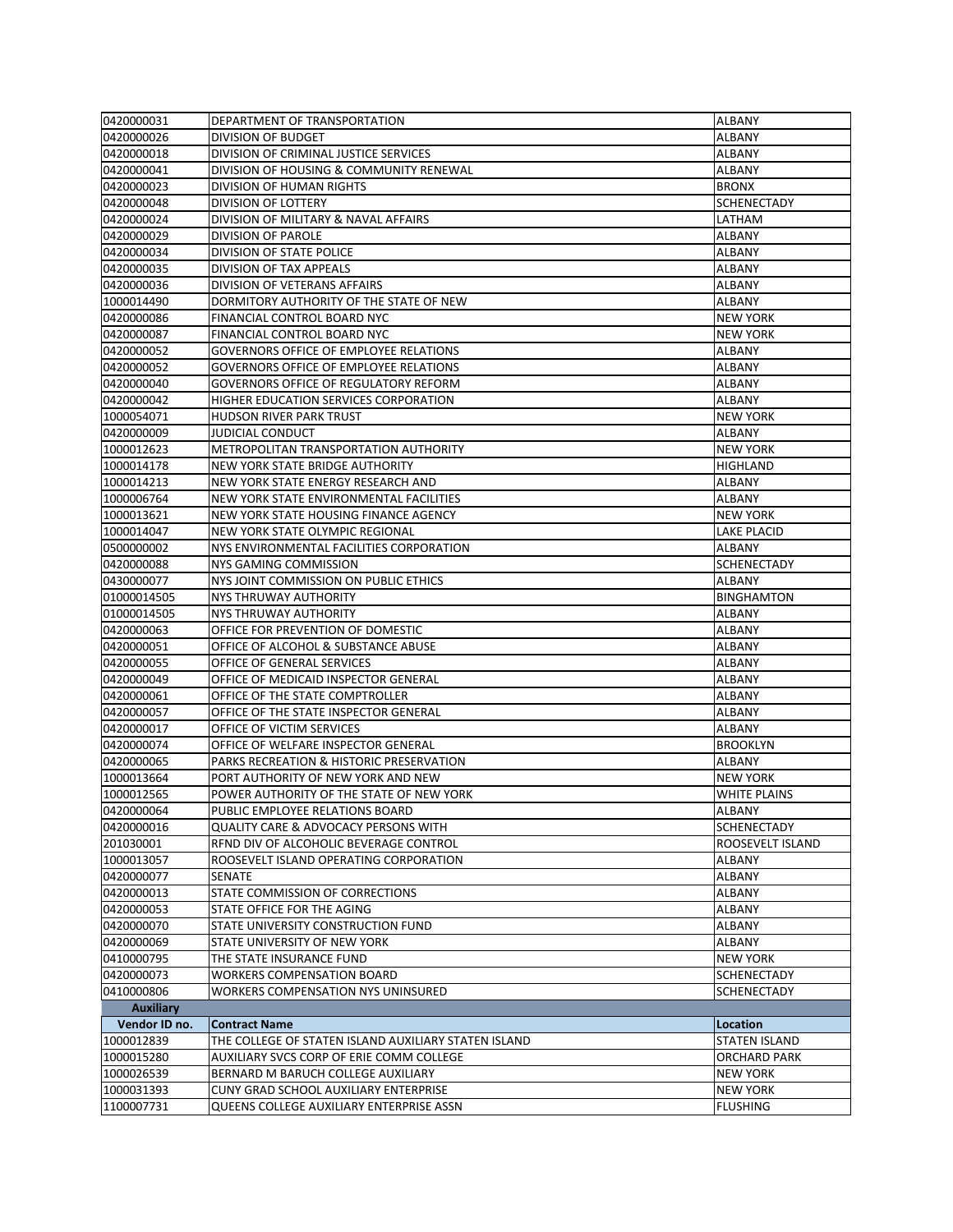| 11100021218 | <b>INASSAU COUNTY AUXILIARY</b>                 | <b>IELMONT</b>   |
|-------------|-------------------------------------------------|------------------|
| 1100044500  | <b>HOSTOS COMMUNITY COLLEGE AUXILIARY</b>       | <b>IBRONX</b>    |
| 1100061122  | <b>AUXILIARY SERVICES CORP OF MOHAWK VALLEY</b> | UTICA            |
| 237248577   | <b>IFACULTY STUDENT ASSOCIATION</b>             | <b>OPTOMETRY</b> |